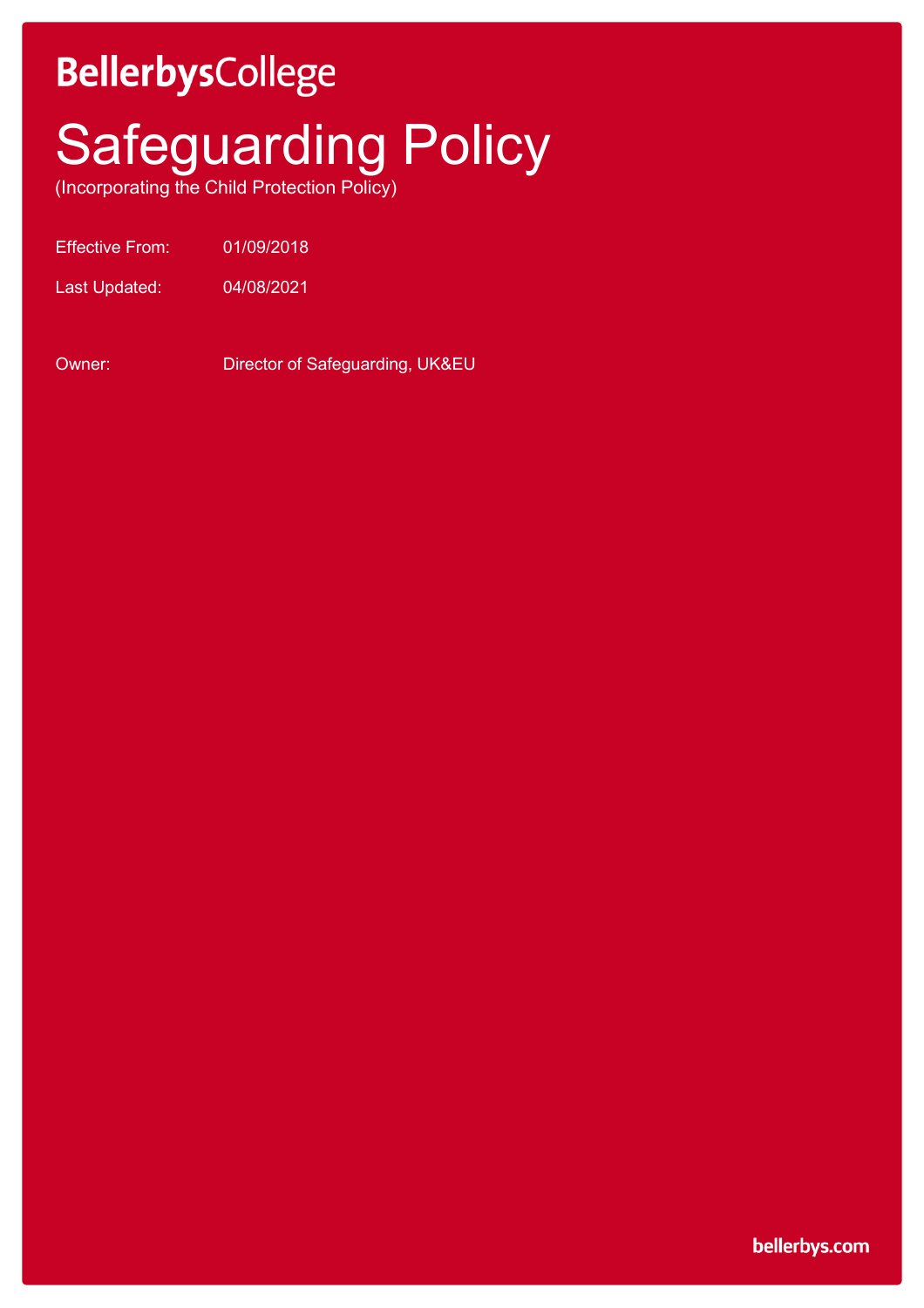| Policy:                    | <b>Bellerbys Safeguarding Policy</b>                                          |
|----------------------------|-------------------------------------------------------------------------------|
| <b>Version:</b>            | 1.3                                                                           |
| <b>Synopsis:</b>           | This policy and its associated procedures describe Bellerbys College student  |
|                            | safeguarding and welfare principles and approach. It includes safeguarding    |
|                            | roles and responsibilities of College staff and their requirement to identify |
|                            | safeguarding concerns, mitigate safeguarding risks and raise concerns         |
|                            | appropriately.                                                                |
| <b>Policy Owner:</b>       | Director of Safeguarding, UK & EU                                             |
| <b>Relevant to:</b>        | All staff, students, and parents/guardians                                    |
| Date introduced:           | 1st September 2018                                                            |
| <b>Next review date:</b>   | 30th August 2022                                                              |
| <b>Related Study Group</b> | <b>Attendance Policy</b>                                                      |
| <b>Documents:</b>          | <b>Fitness to Study Policy</b>                                                |
|                            | Covid 19 Safeguarding Addendum                                                |
|                            | <b>Residential Handbook</b>                                                   |
|                            | Care of Students with Health Conditions                                       |
|                            | <b>Equality and Diversity Policy</b>                                          |
|                            | <b>Student Disciplinary Policy</b>                                            |
|                            | <b>Student Behaviour Charter</b>                                              |
|                            | <b>Staff Disciplinary Policy</b>                                              |
|                            | <b>Global Code of Conduct</b>                                                 |
|                            | <b>Whistleblowing Policy</b>                                                  |
|                            | Safer Recruitment Policy                                                      |
|                            | H&S Policy and associated SOP's                                               |
|                            | <b>Data Protection Policy</b>                                                 |
|                            | Use of Technology Policy                                                      |
|                            | <b>Homestay Guidelines</b>                                                    |
|                            | <b>Student Whereabouts Procedures</b>                                         |
|                            | English as an Additional Language Policy                                      |
|                            | <b>Access to College Premises</b>                                             |
| Date(s)                    | June 2018 (Sandy Connors) Overarching Safeguarding Policy replaces all        |
| modified/reviewed:         | other welfare Policies including the Child Protection Policy.                 |
|                            | 30 August 2018: Principals' Review                                            |
|                            | 7 September 2018: BESL Proprietor Review                                      |
|                            | 29 April 2019: DSL Brighton Review                                            |
|                            | 15 July 2019: DSS Brighton Annual Review                                      |
|                            | 22 June 2020: Technical review completed by DoS                               |
|                            | 29 June 2020: Reviewed by DoW                                                 |
|                            | 20.01.21: Reviewed against KCSIE, Jan 2020. Amended against the LF            |
|                            | external review                                                               |
|                            | 02.03.21: DSL details updated                                                 |
|                            | 20.01.21: Reviewed against KCSIE, Jan 2021.                                   |
|                            | 04.08.21: Reviewed against KCSIE, Aug 21                                      |
|                            | 06.12.21: Amended to reflect changes in Brighton LADO provision               |
|                            | 13.04.22: Updated DDSL contact details                                        |
| <b>Publication</b>         | This policy is available to staff via our website www.bellerbys.com           |
|                            | This policy is available to students, parents, and external parties via our   |
|                            | website, www.bellerbys.com                                                    |
|                            |                                                                               |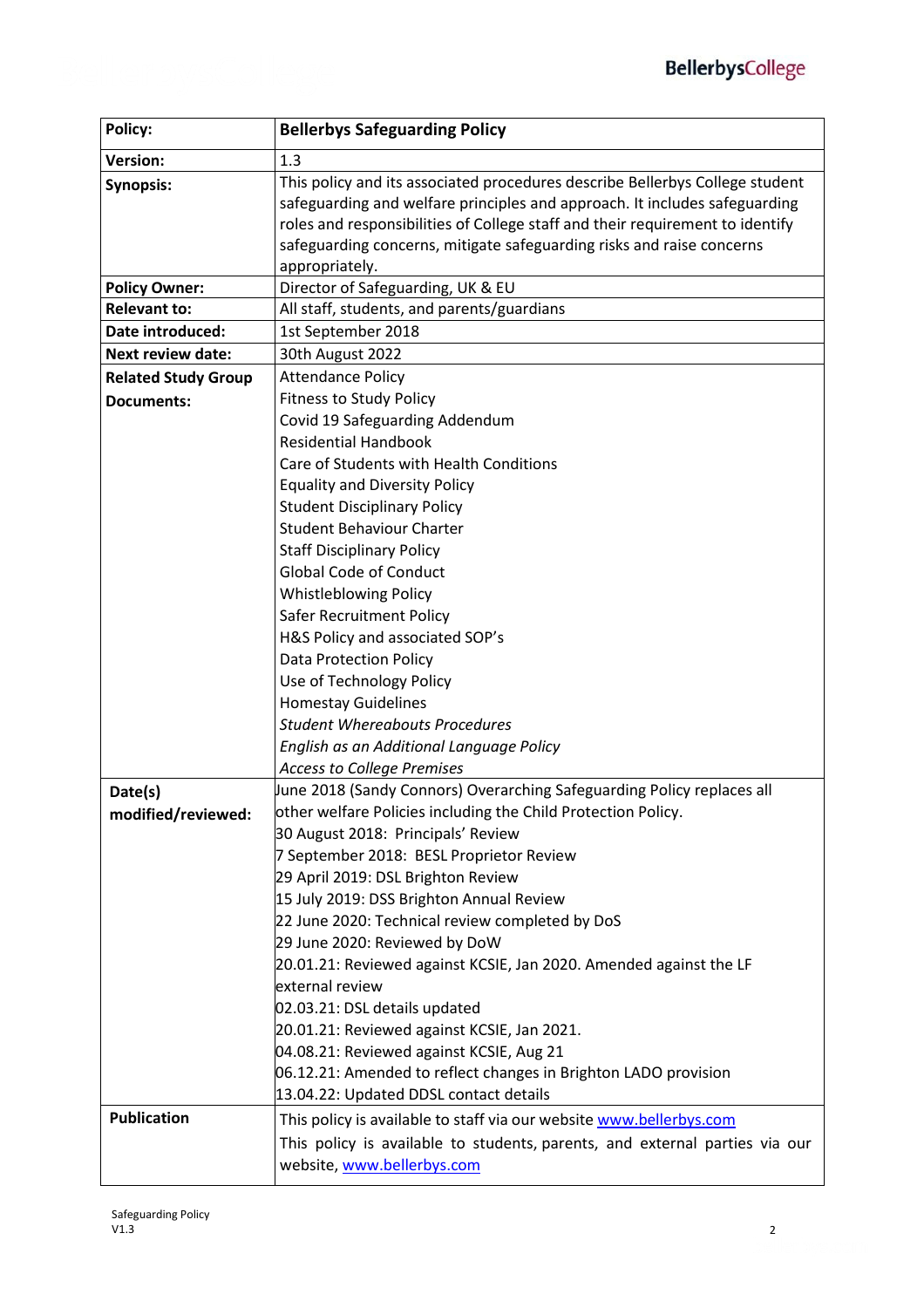| and the second control of the       | The company and the forms and company are the<br>. |  | the company of the company of the company of the company of the company of the company of the company of the company of the company of the company of the company of the company of the company of the company of the company<br>アベート カード カー・ファン |  |  |
|-------------------------------------|----------------------------------------------------|--|--------------------------------------------------------------------------------------------------------------------------------------------------------------------------------------------------------------------------------------------------|--|--|
|                                     |                                                    |  |                                                                                                                                                                                                                                                  |  |  |
| <b><i>Commercial Commercial</i></b> | マノーモノ トイン しっけいシスコ ロバース にっぽんしゃ                      |  |                                                                                                                                                                                                                                                  |  |  |
|                                     |                                                    |  |                                                                                                                                                                                                                                                  |  |  |

| <b>Mark Cunnington</b>                 |          |
|----------------------------------------|----------|
| Chief Operating Officer $\bigg  \cdot$ | 08/02/22 |
|                                        |          |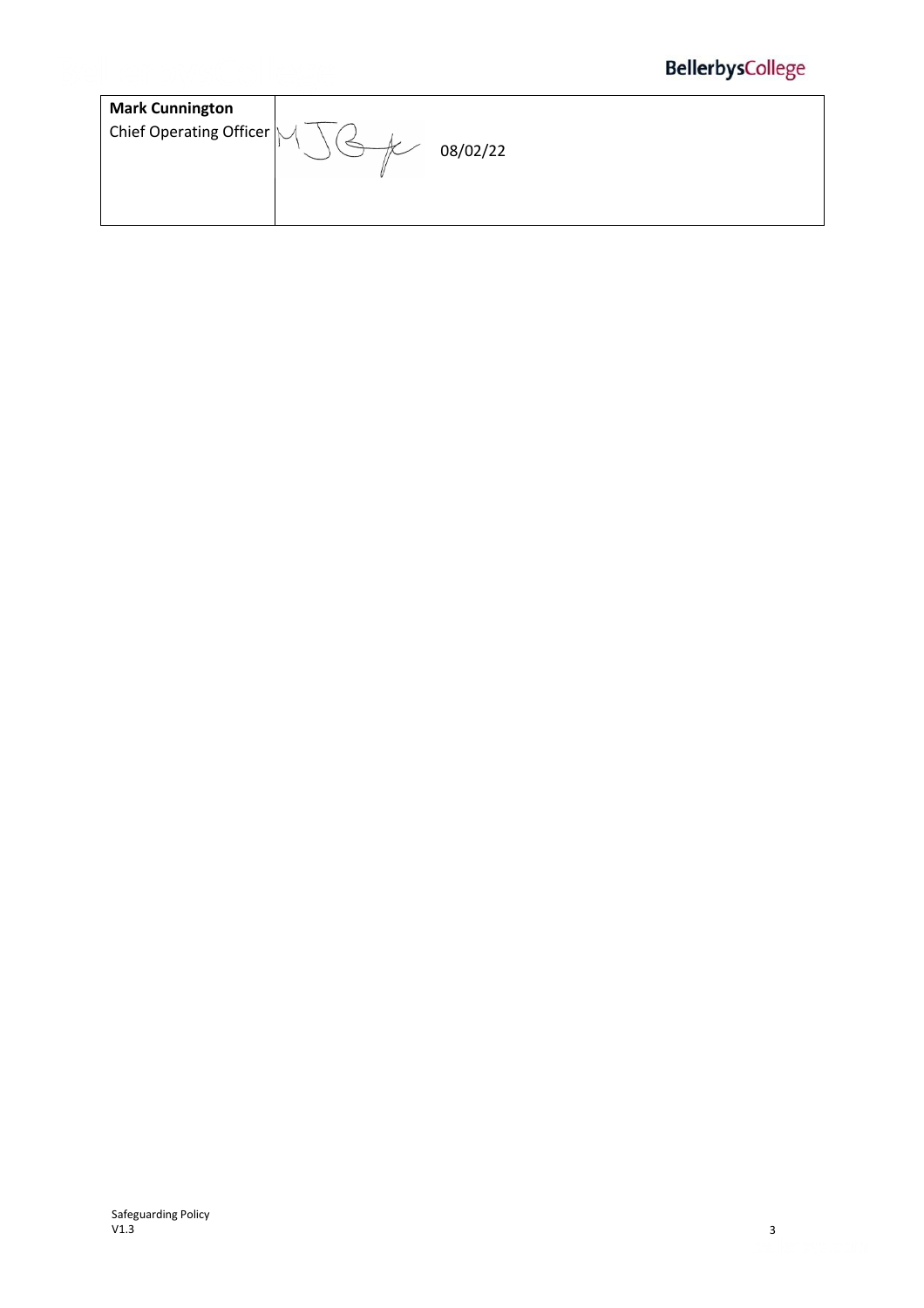### **Contents**

| Introduction<br>1.                                                                |  |  |
|-----------------------------------------------------------------------------------|--|--|
| 1.1. Multi-Agency Contacts - Children                                             |  |  |
| 1.2. Local-Agency Contacts - Adults                                               |  |  |
| 1.3. College Contacts                                                             |  |  |
| 2. Purpose                                                                        |  |  |
| 3. Scope                                                                          |  |  |
| 4. Policy Aims                                                                    |  |  |
| 5. Bellerbys College Safeguarding principles                                      |  |  |
| 6. Child Protection                                                               |  |  |
| 7. Safeguarding adults who are vulnerable                                         |  |  |
| 8. Roles and Responsibilities                                                     |  |  |
| 8.1. Governing body                                                               |  |  |
| 8.2. Designated Safeguarding Lead/s                                               |  |  |
| 8.3. Deputy Designated Safeguarding Lead/s                                        |  |  |
| 8.4. Safeguarding team                                                            |  |  |
| 8.5. All staff                                                                    |  |  |
| 9. Student disclosures                                                            |  |  |
| 10. Raising Concerns                                                              |  |  |
| 10.1 Allegations of abuse made against a student                                  |  |  |
| 10.2 Allegations made against staff                                               |  |  |
| 10.3 Reporting outside of the College                                             |  |  |
| 10.4 Whistleblowing                                                               |  |  |
| 10.5 Investigations - Students                                                    |  |  |
| 10.6 Malicious or unsubstantiated allegations                                     |  |  |
| 10.7 Investigations - Staff                                                       |  |  |
| 10.8 Referral to the Disclosure & Barring Services and Teaching Regulation Agency |  |  |
| 11. Bullying                                                                      |  |  |
| 11.1.<br>Definition of bullying                                                   |  |  |
| Supporting students who are being bullied<br>11.2.                                |  |  |
| Supporting the student accused of bullying<br>11.3.                               |  |  |
| 12. Mental Health                                                                 |  |  |
| 13. Student whereabouts and attendance (children missing from education)          |  |  |
| 14. Looked after children, children previously in care and care leavers           |  |  |
| 15. Child Sexual Exploitation (CSE)                                               |  |  |
| 16. Child criminal exploitation: county lines                                     |  |  |
| 17. Domestic Abuse and/or Violence                                                |  |  |
| 18. Homelessness                                                                  |  |  |
| 19. Honour- based violence                                                        |  |  |
| 20. Female Genital Mutilation (FGM)                                               |  |  |
| 21. Forced Marriage                                                               |  |  |
| 22. Radicalisation and the Prevent Duty                                           |  |  |
| 22.1.<br><b>External Speakers</b>                                                 |  |  |
| 22.2.<br>Internet filtering and monitoring                                        |  |  |
| 23. Peer on Peer abuse                                                            |  |  |
| 24. Serious Violence                                                              |  |  |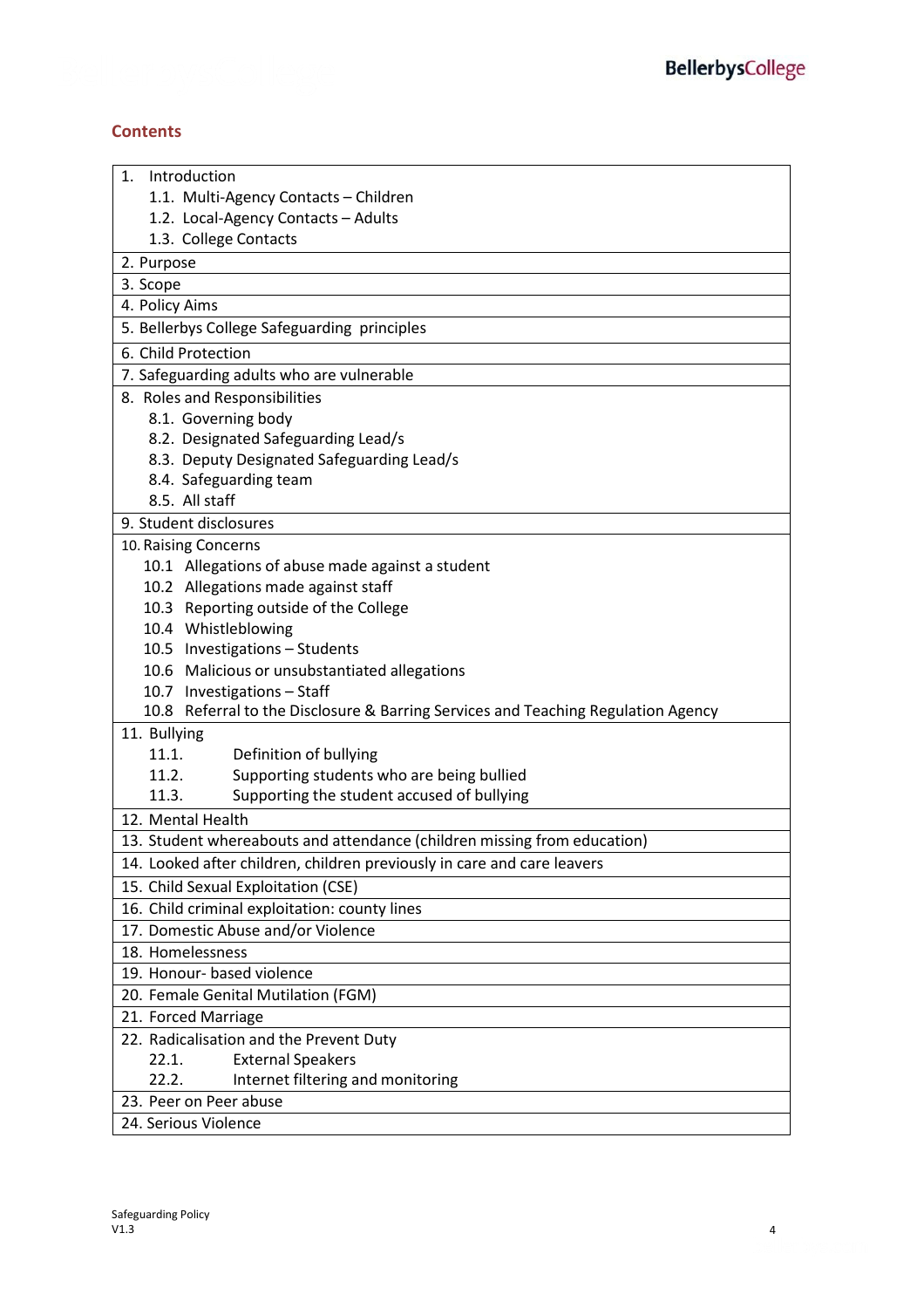|                                                          | 25. On-line Safety            |                                                              |  |
|----------------------------------------------------------|-------------------------------|--------------------------------------------------------------|--|
|                                                          | 27.1.                         | Email                                                        |  |
|                                                          | 27.2.                         | Social media and digital communications                      |  |
|                                                          | 27.3.                         | <b>Mobile Phones and Smart devices</b>                       |  |
|                                                          | 27.4.                         | Websites                                                     |  |
|                                                          |                               | 26. Sexual Violence, sexual harassment and sexual misconduct |  |
|                                                          |                               | 27. Alcohol and substance misuse                             |  |
|                                                          | 27.1.                         | <b>Drugs</b>                                                 |  |
|                                                          | 27.2.                         | Drug testing                                                 |  |
|                                                          | 27.3.                         | Alcohol                                                      |  |
|                                                          | 27.4.                         | Smoking                                                      |  |
|                                                          | 27.5.                         | Supporting students with substance misuse issues             |  |
|                                                          | 28. Fitness to study          |                                                              |  |
|                                                          | 29. Equality and inclusion    |                                                              |  |
|                                                          | 29.1.                         | Religion and belief                                          |  |
|                                                          | 29.2.                         | Cultural diversity                                           |  |
|                                                          | 29.3.                         | Dietary                                                      |  |
|                                                          | 29.4.                         | Language support                                             |  |
|                                                          |                               | 30. Learning difficulties and disability                     |  |
|                                                          | 31. Student Induction         |                                                              |  |
|                                                          |                               | 32. Global Community Development                             |  |
|                                                          | 33. Care of Residents         |                                                              |  |
|                                                          | 34. Staff                     |                                                              |  |
|                                                          | 34.1.                         | <b>Staff Recruitment</b>                                     |  |
|                                                          | 34.2.                         | <b>Staff training</b>                                        |  |
|                                                          | 34.3.                         | <b>Staff Induction</b>                                       |  |
|                                                          | 34.4.                         | Staff conduct                                                |  |
|                                                          | 35. Homestay                  |                                                              |  |
|                                                          | 36. Visitors to the College   |                                                              |  |
|                                                          | 37. Off-site trips and visits |                                                              |  |
|                                                          | 38. Securing student views    |                                                              |  |
|                                                          |                               | 39. Confidentiality, reporting, and record keeping           |  |
|                                                          | 39.1.                         | Data Protection                                              |  |
| <b>College Self-Evaluation</b><br>40.                    |                               |                                                              |  |
| Appendix 1: Key contact information                      |                               |                                                              |  |
| Appendix 1a: Safeguarding Flowchart                      |                               |                                                              |  |
| Appendix 2: Definitions of Abuse                         |                               |                                                              |  |
| Appendix3: Indicators of abuse and neglect               |                               |                                                              |  |
| Appendix 4: Indicators of bullying                       |                               |                                                              |  |
| Appendix 5: Indicators of Sexual Violence and Harassment |                               |                                                              |  |

This policy should be read in conjunction with local procedures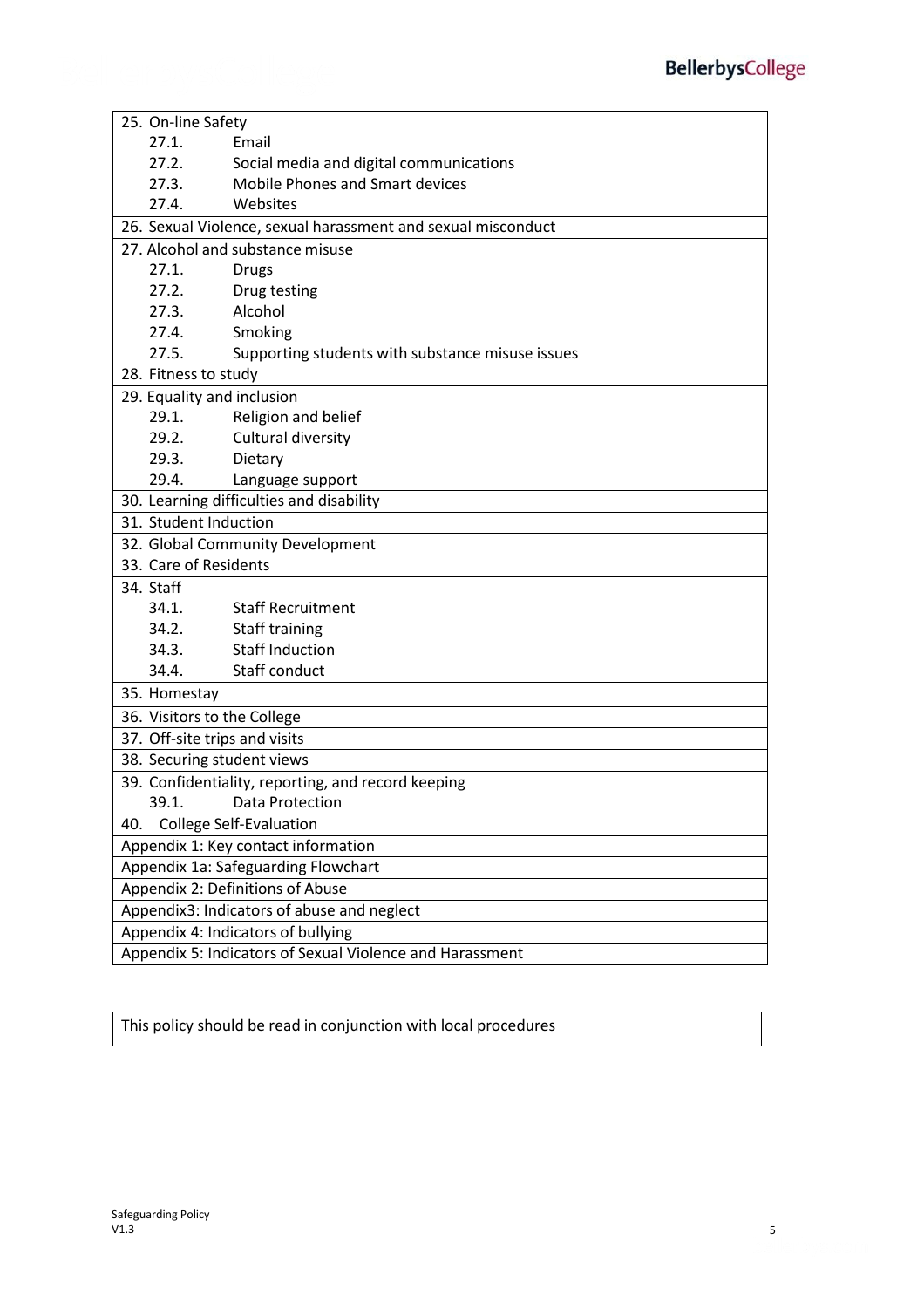### **1. Introduction**

Bellerbys College aims to be a community where young people are protected from harm and have the right to access their education in a safe and secure environment. This policy and its associated procedures describe Bellerbys College student safeguarding and welfare principles and approach. It includes safeguarding roles and responsibilities of College staff and their requirement to identify safeguarding concerns, mitigate safeguarding risks and raise concerns appropriately.

### **1.1. Multi-Agency Contacts -Children**

#### **Brighton**

Falls under the Brighton Safeguarding Children's Board and acts in accordancewith locally agreed inter-agency procedures.

The Local Authority Designated Officer (LADO) for Brighton and Hove City Council can be contacted via email on LADOenquiries@brighton-hove.gov.uk. There is no named LADO for Brighton.

Concerns about the welfare of a child can be passed to the appropriate local agency by contacting the Front Door for Families (FDFF) hub via:

[FrontDoorForFamilies@brighton-hove.gcsx.gov.uk](mailto:FrontDoorForFamilies@brighton-hove.gcsx.gov.uk) 

Office hours: 01273 290400. After hours: 01273 335 905 or 01273 335 906. Address: Moulsecoombe Hub North Hodshrove Lane, Brighton, BN2 4SE Website: www.bhscp.org.uk

#### **London**

Falls under London Borough of Greenwich and acts in accordancewith locally agreed inter-agency procedures.

The Local Authority Designated Officer (LADO) for Greenwich (Education) can be contacted via by email to [childrens-lado@royalgreenwich.gov.uk](mailto:childrens-lado@royalgreenwich.gov.uk) for concerns about staff working with children. The LADO role is shared between Rachel Walker, Laura Lumbis and Sharon Pearson.

Concerns about the welfare of a child can be passed to the appropriate local agency by contacting the Multi Agency Safeguarding Hub (MASH) on the following numbers:

### [Mash-referrals@royalgreenwich.gov.uk](mailto:Mash-referrals@royalgreenwich.gov.uk)

Office hours: 0208 921 3172 After hours: 020 8854 8888 Consultation Line: 0208 921 2267 Address: First Floor, The Woolwich Centre, 35 Wellington Street, London, SE18 6HQ Website: www.royalgreenwich.gov.uk

### **1.2. Local Agency contacts – Vulnerable Adults**

### **Brighton**

Brighton Adult Social Care Services can be contacted on Access Point vi[a accesspoint@brighton](mailto:accesspoint@brighton-hove.gov.uk)[hove.gov.uk](mailto:accesspoint@brighton-hove.gov.uk) or 01273 295555

#### **London**

Concerns about adults at risk should be passed to the Contact Assessment Team, (CAT) on 0208 921 2304 or after hours on 020 8854 8888.

Safeguarding Policy<br>V1.3  $V1.3$  6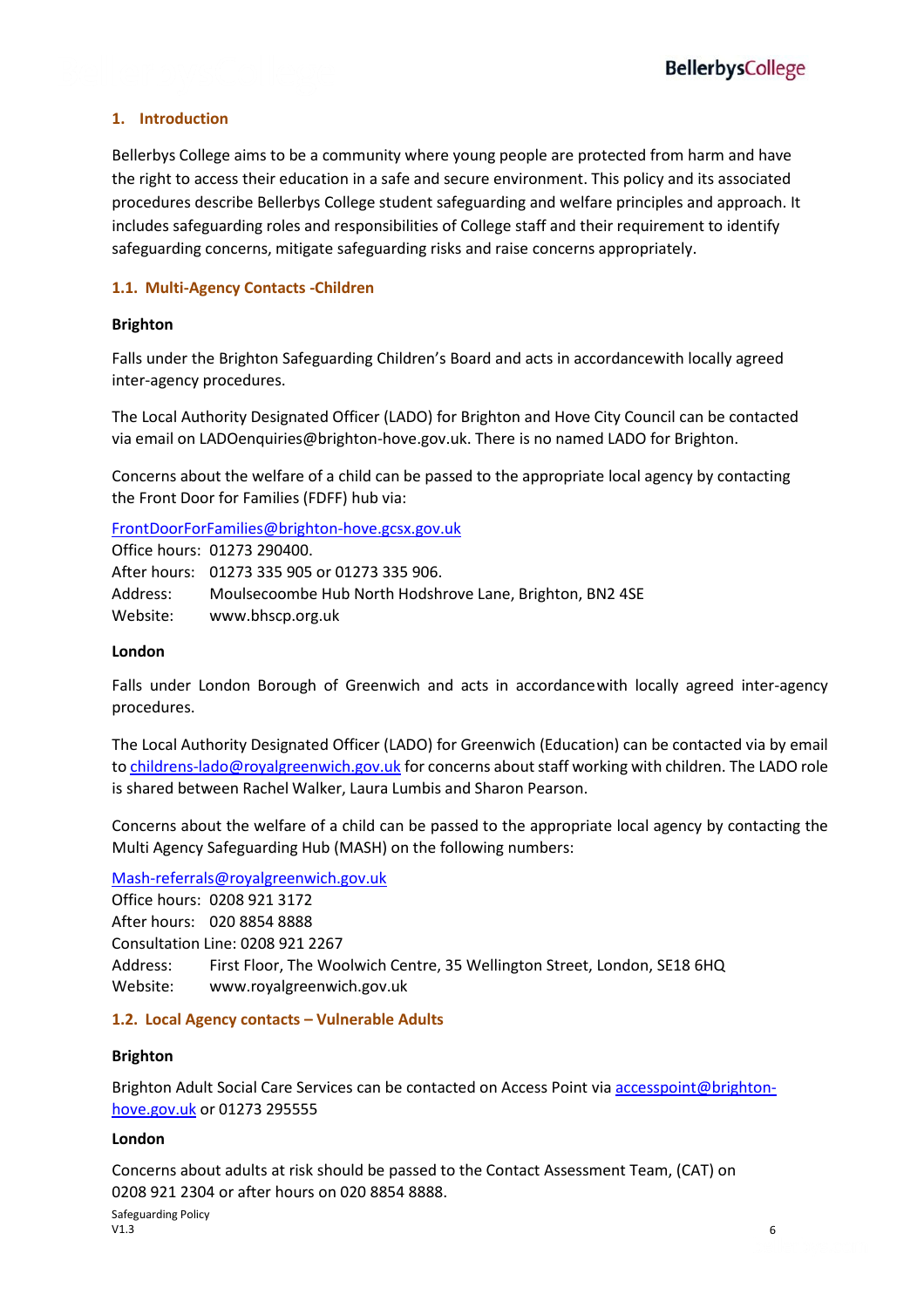#### **1.3. College Contacts**

The Nominated Safeguarding Lead for Study Group is Durell Barnes on [dbarnes@studygroup.com](mailto:dbarnes@studygroup.com)

#### **Brighton**

|             | Designated Safeguarding Lead: Anila Arshad-Mehmood, Associate Director of Student Services<br>anila.arshad-mehmood@studygroup.com<br>07825748128<br>Concernsbellerbysbrighton@studygroup.com |
|-------------|----------------------------------------------------------------------------------------------------------------------------------------------------------------------------------------------|
| Deputy DSL: | Sam Martinez Blasco, Student Experience Manager<br>SMartinezBlasco@studygroup.com                                                                                                            |
| London      |                                                                                                                                                                                              |
|             | Designated Safeguarding Lead: Yvonne Silk-Jones, Director of Student Services<br>ysjones@studygroup.com<br>02038371920                                                                       |
| Deputy DSL: | Viktor Hadzhiyski, Welfare Coordinator<br>VHadzhiyski@studygroup.com<br>+442038371921                                                                                                        |

#### **2. Purpose**

This policy supports Bellerbys College's statutory duty to safeguard and promote the welfare of both children and adults. It gives due regard to the *Keeping Children Safe in Education, September 2021* and *Working Together to Safeguard Children, July 2018;* and is pursuant to *The Education (Independent School Standards) (England) Regulations 2014* and DfE *FE National Minimum Standards, 2018.*

The Senior Leadership Team (SLT) ensures that the College complies with its duties under the legislation below:

- Children Act 1989;
- Children Act 2004;
- Education Act 2002;
- Safeguarding Vulnerable Groups Act 2006;
- Education and Inspections Act 2006;
- Children and Young Persons Act 2008;
- School Staffing (England) Regulations 2009;
- Equality Act 2010;
- Education Act 2011;
- Protection of Freedoms Act 2012;
- Police Act 1997 (Criminal Records) Regulations 2002;
- Police Act 1997 (Criminal Records) (No. 2) Regulations 2009;
- Prevent Strategy HM Government;
- Counter Terrorism and Security Act 2015 (Prevent Duty);
- General Data Protection Regulation 2016/679.

All College staff, which includes members of Bellerbys College Advisory Board (BCAB) and Study Group Ltd are required to read Part 1 and Annex B of *Keeping Children Safe in Education,September 2021.*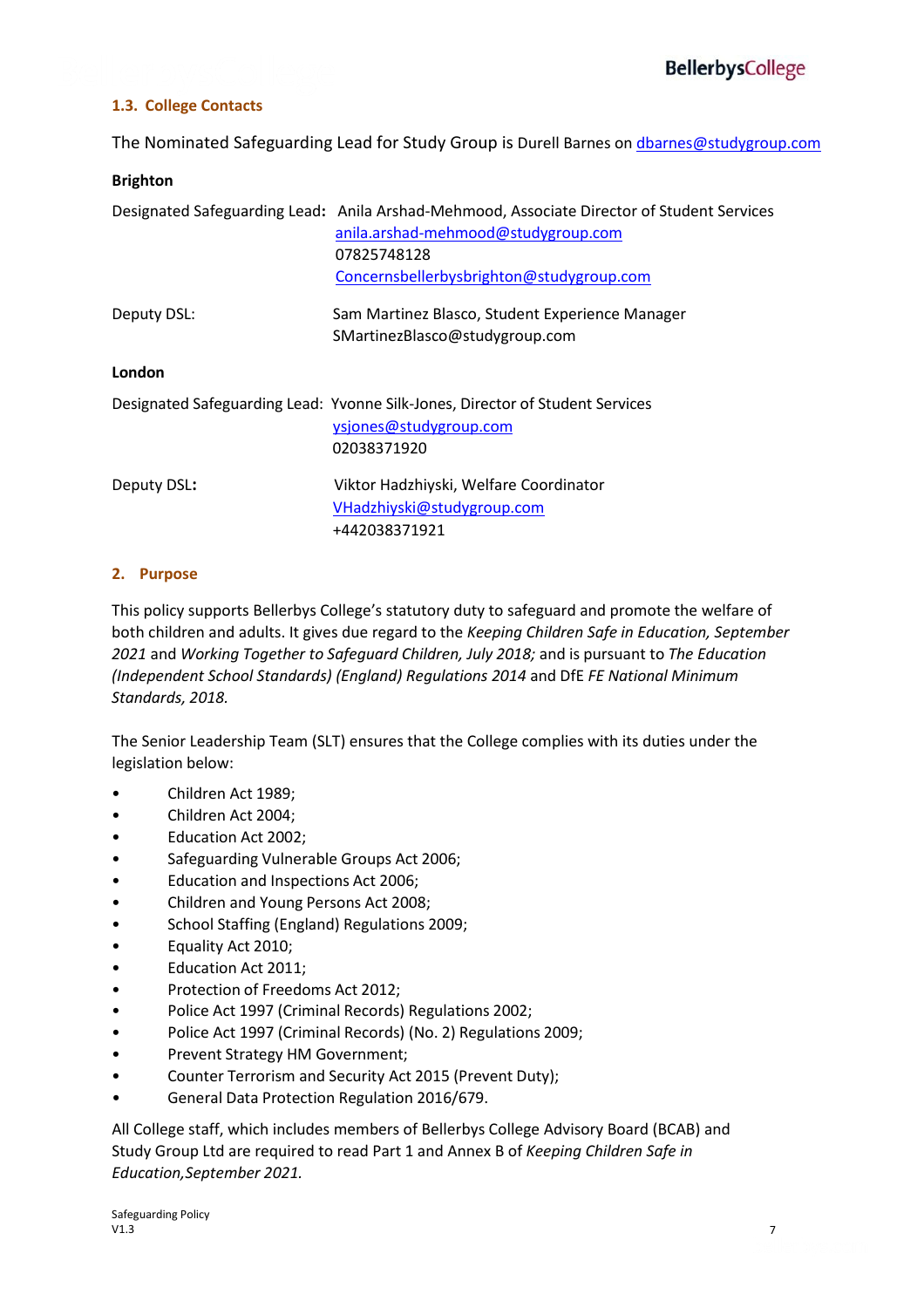### **3. Scope**

The policy applies to all College and Study Group staff, as well as host families and all visitors to college premises, students, and (where applicable) their parents and/or guardians.

#### **4. Policy Aims**

The aim of the Safeguarding policy is to ensure:

- All students are safe;
- All staff and students can recognise welfare issues and the signs of abuse;
- All staff act according to the best interests of students;
- All welfare concerns are swiftly and efficiently identified and escalated to the appropriate member of staff (or where appropriate to an external agency);
- All Child Protection concerns are appropriately addressed as per current legislation;
- Safeguarding is integrated into the leadership and management of the College.

#### **5. Bellerbys College Safeguarding Principles**

Bellerbys College recognises that any student regardless of age could be potentially vulnerable. These vulnerabilities could be linked to illness, learning difficulties, or disability, mental or emotional distress or pre-existing abuse. It should also be noted that student vulnerabilities within an international college setting could be linked to using English as a second language or may be heightened by cultural differences.

As such, Bellerbys College is committed to safeguarding all students and this is underpinned by the following principles:

- Safeguarding is everyone's responsibility;
- Staff understand that abuse in any form can happen within the College;
- Students feel safe and secure and protected from harm;
- Staff and students are vigilant of possible safeguarding issues and risks of harm;
- Staff and students have effective and various means to raise concerns;
- Staff and students are aware of how to access help, advice and support;
- Staff are aware of the importance of early help and how to access it;
- College buildings/residence facilities are safe places for students to learn and live;
- Staff are aware of and actively use the Safeguarding Policy and adhere to safeguarding procedures;
- Reasonable steps are taken to know or find the whereabouts of students who are aged under 18 or are considered vulnerable adults;
- Where appropriate, staff are made aware of those students who are vulnerable and/or have special needs;
- Staff have at least one reliable means to contact students quickly and directly;
- There are at least two emergency contact numbers for each student;
- The College Director has overall accountability for the safeguarding of students;
- The Designated Safeguarding Lead has overall responsibility for safeguarding;
- The Designated Safeguarding Lead acts on all safeguarding or Child Protection concerns as per current legislation.

#### **6. Child Protection**

Bellerbys College is aware that a small proportion of students are 16 and 17 years old and therefore subject to Child Protection requirements as detailed within the *Keeping Children Safe in Education, Sept 2021* guidance*.*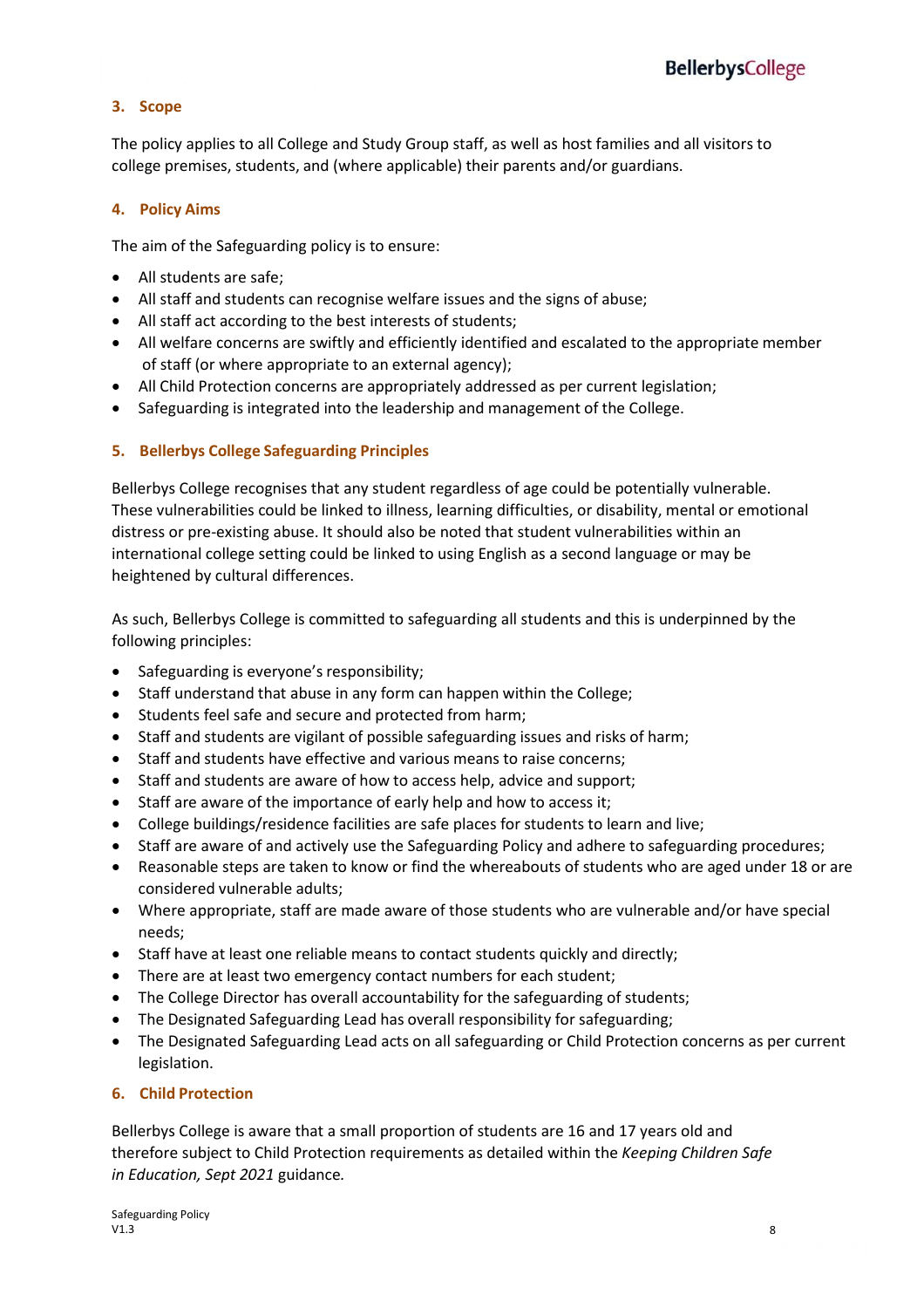All staff receive safeguarding awareness training which includes child protection, definitions of abuse and how to raise concerns about students to the Designated Safeguarding Lead. All staff are expected to read and understand Part 1 and Annex B of the *Keeping Children Safe in Education, Sept 2021* guidance*.*

Please refer to *Appendix 2: Definitions of Abuse* and *Appendix 3: Indicators of Abuse and Neglect*.

Please refer to *Section 1* for key contacts relating to Child Protection.

#### **7. Safeguarding adults who are vulnerable**

It is recognised that an adult student could be vulnerable on arrival or become vulnerable whilst at the College and as such all elements of this Safeguarding Policy apply. It is also recognised that students can arrive with or develop mental health conditions whilst at Bellerbys College and that this adds to the vulnerability of students.

If a significant concern is raised regarding an adult student, the Designated Safeguarding Lead will ensure that appropriate action and support are provided including referrals to appropriate agencies i.e., Police, NHS or local Adult Services.

Please refer to *Section 1.2* for key contacts relating to adult safeguarding.

#### **8. Roles and responsibilities**

#### **8.1. Governing Body**

The Proprietor of Bellerbys College is Study Group Ltd.

Study Group will ensure that mechanisms are in place to assist staff to understand and discharge their role and responsibilities as set out in Part 1 of the *Keeping Children Safe in Education, September 2021* guidance.

Study Group undertakes an annual review of safeguarding arrangements which is signed off by Dr Mark Cunnington, Chief Operating Officer for Study Group Limited.

The Bellerbys College Advisory Board (the Advisory Board) has been established by Study Group Limited (the Proprietor) to assist in the effective oversight and holding to account of the Bellerbys College, located in Brighton and London.

The Proprietor and Advisory Board Members undertake suitable safeguarding training to ensure they are equipped with the knowledge to fulfil their functions.

The existence of the Advisory Board forms part of the Proprietor's acceptance of and response to its legal responsibilities, not a delegation or abrogation of them.

The nominated person for safeguarding governance (the "Nominated Safeguarding Lead") is Durell Barnes on [dbarnes@studygroup.com.](mailto:dbarnes@studygroup.com)

#### **8.2. Designated Safeguarding Lead**

Bellerbys College has appointed two Designated Safeguarding Leads (DSL) from the Senior LeadershipTeam, one at each of the Bellerbys sites. In normal circumstances this is the Director of Student Services and the Associate Director of Student Services, and the function of Designated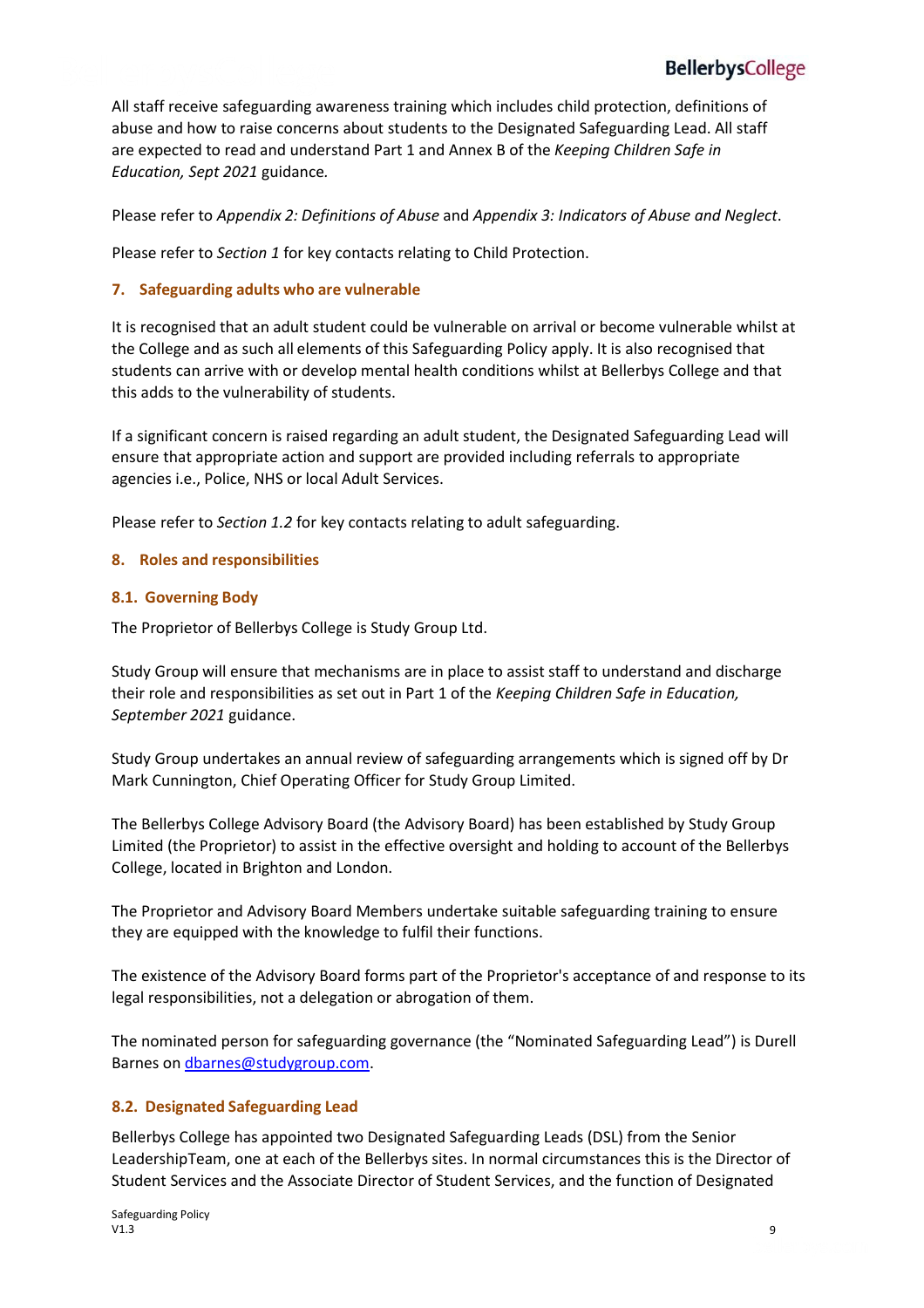Safeguarding Lead is included in their Job Description.

In the event the Designated Safeguarding Lead is unavailable, then the Deputy Designated Safeguarding Leads (DDSL) assume their duties and responsibilities. On rare occasions when the DSL and the DDSLs are absent from college at the same time, staff should consider speaking to a member of the Safeguarding Team, the Senior Leadership Team or take advice from local Children's Social Care. In these circumstances, any action taken should be shared with the DSL or DDSLs as soon as is practically possible.

Both the Designated Safeguarding Leads and the Deputy Designated Safeguarding Leads are trained in higher level Safeguarding training, which is aligned to the local safeguarding partnership/multiagency requirements. This is updated every two years. Both the Designated Safeguarding Leads and the Deputy Designated Safeguarding Leads undertake additional training as required and attend briefings throughout the year to ensure that their knowledge and practice are up to date, including awareness of any specific requirements set by the local strategic safeguarding partnerships and their approach to Prevent duties.

The Designated Safeguarding Leads have overall responsibility for the safeguarding and welfare of students at their designated site, including online safety. They are supported by other members of college staff, and are the college representative for any child protection, vulnerable adult or significant safeguarding issues requiring inter-agency working.This includes escalating referrals where concerns are still to be addressed.

The Designated Safeguarding Leads ensure:

- Staff members are aware that safeguarding is the responsibility of everyone;
- Staff members receive an induction that includes the *Safeguarding Policy*, the *Staff Code of Conduct*, and the identity of the Designated Safeguarding Leads and their deputies*;*
- All staff members read and understand their responsibilities under Part 1 and Annex B of *Keeping Children Safe in Education, Sept 2021;*
- Staff members understand the role of the Designated Safeguarding Lead and their deputies;
- Staff members are aware of and understand the procedures that support the *Safeguarding Policy*;
- Staff members are aware of the necessity of seeking early help;
- Staff members are aware of how to respond to and report concerns about children in line with *Working Together to Safeguarding Children*, *July 2019*;
- Staff members are aware of how to respond to and raise concerns about adult students in line with college policy;
- Staff members have access to advice and support on issues relating to child protection and adult vulnerability, with reference to protected groups such as learning difficulties and EAL;
- Staff members, including the College Director, complete safeguarding awareness training which is refreshed every three years;
- Staff members have completed Prevent training, either face to face or on-line;
- Staff receive regular (at least annually) safeguarding and child protection updates;
- All safeguarding training (including annual safeguarding and child protection updates) is recorded within a central training log;
- Staff receive training in online safety;
- All students receive a full induction and timely updates on matters relating to safeguarding and welfare;
- All students receive age-appropriate welfare-based information and guidance via the Global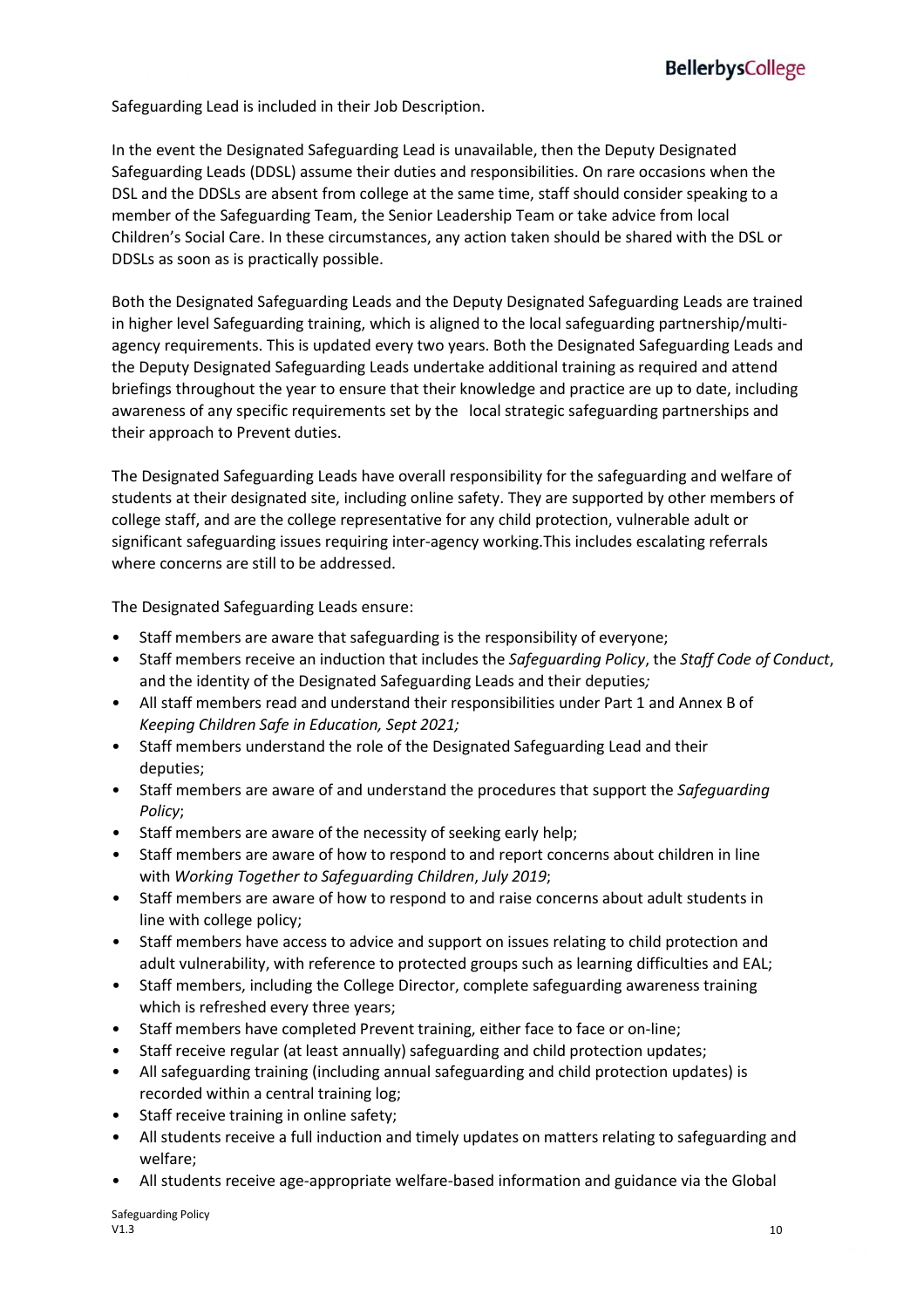Community Development programme or alternative;

- Any child or vulnerable adult in need is getting appropriate individual support, advice, and access to services;
- All students have sufficient and appropriate means to report concerns, issues and incidents;
- All safeguarding related concerns, issues, incidents, reports, referrals, and complaints are recorded and kept securely and passed on to other provisions/educational establishments as required:
- They manage any referrals to statutory bodies because of abuse and assist others to fulfil their mandatory duties in this regard;
- They are working holistically and in partnership with other agencies that can provide welfare and safeguarding support and information to students;
- The *Safeguarding Policy* is made available to students and to their parents/guardians;
- With the College Director and the Director of Safeguarding, ensure the Safeguarding Policy (and supporting policies) is reviewed, evaluated and revised annually.

The Designated Safeguarding Leads are also the local Prevent Leads for their sites. Please refer to *Section 22* for more information on the Prevent Duty and Radicalisation.

#### **8.3. The Deputy Designated Safeguarding Leads**

The Deputy Designated Safeguarding Leads are responsible for supporting the Designated Safeguarding Leads in their duties and responsibilities day-to-day, and for assuming these duties and responsibilities in their absence.

Please refer to *Section 1* for details of the Deputy Designated Safeguarding Leads.

#### **8.4. Safeguarding Team**

This includes those that are responsible for Welfare.

The Safeguarding Team includes the Designated Safeguarding Leads and their Deputies, as well as a Welfare Manager and Welfare Officer/s. The Safeguarding Team are responsible for supporting all students who have identified welfare needs, including ensuring that suitable referrals are made.

The work of the Safeguarding Team is supported by a weekly multi-disciplinary team meeting (MDT meeting) so a fuller picture of each student is known and acted upon as required. This includes, where relevant, early intervention for those students where safeguarding is required.

#### **8.5. All staff**

All staff are responsible for monitoring for signs and symptoms of abuse and neglect (see Appendix 3). They are also responsible for identifying and reporting to the Designated Safeguarding Lead all students who could benefit from early help.

In the event a staff member has concerns that another member of staff is not fulfilling their responsibility to follow safeguarding procedures, then this must be reported to the College Director or, in their absence, the Designated Safeguarding Lead.

All other safeguarding allegations or suspicions of abuse relating to staff should be reported as per *Section 1* of this policy.

All other concerns should be reported in accordance with the *Study Group Whistleblowing Policy*.

Safeguarding Policy<br>V1.3  $V1.3$  and  $V1.3$  and  $V2.3$  and  $V3.3$  and  $V4.3$  and  $V5.3$  and  $V4.3$  and  $V5.3$  and  $V4.3$  and  $V5.3$  and  $V6.3$  and  $V7.3$  and  $V8.3$  and  $V9.3$  and  $V9.3$  and  $V1.3$  and  $V1.3$  and  $V1.3$  and  $V1.3$  and  $V2.3$  and Staff must promote positive behaviour in students by setting an appropriate example and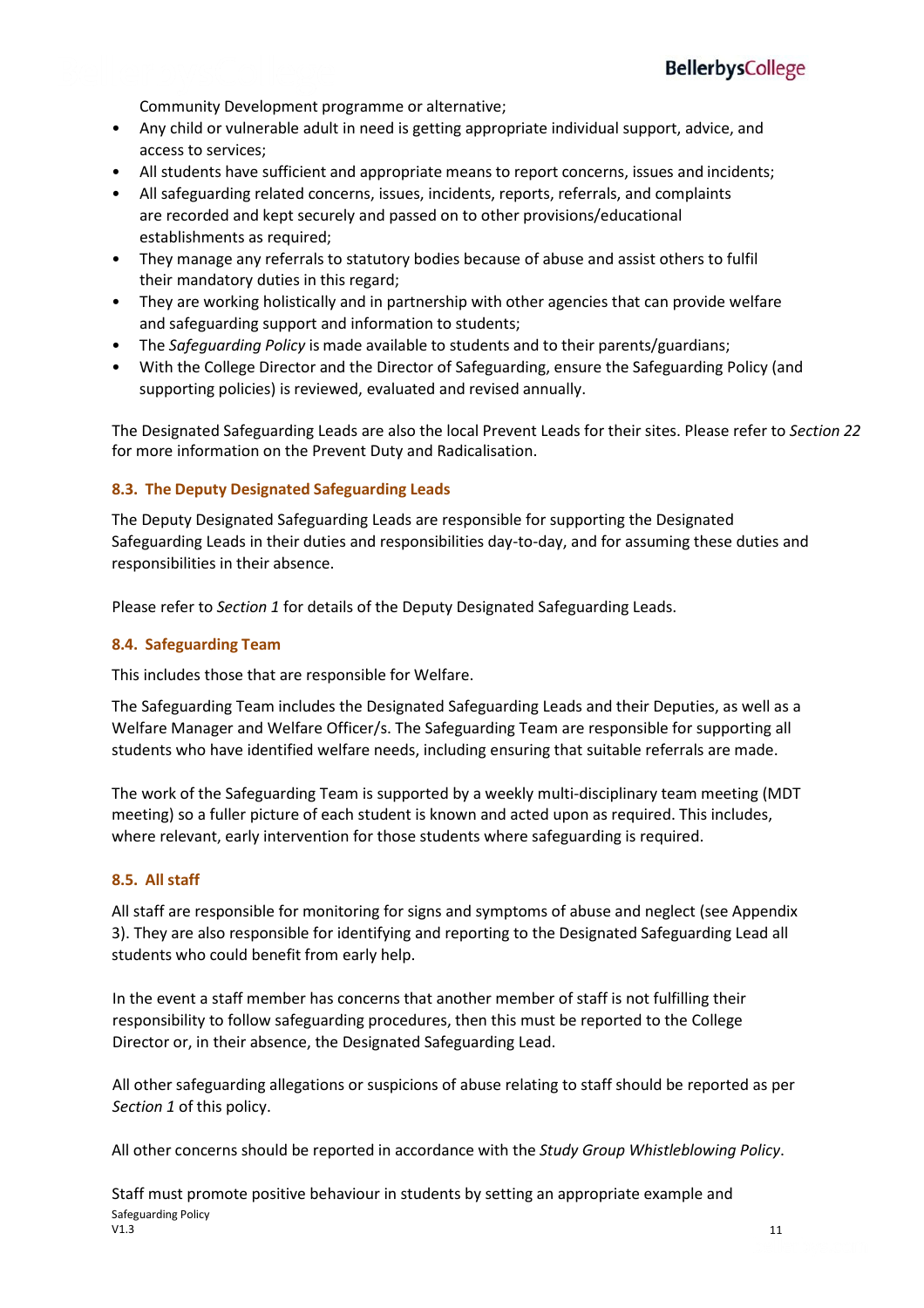encouraging them to follow the *Student Behaviour Charter* and by helping and encouraging them to stay safe. In the event misconduct occurs, the *Student Disciplinary Policy* must be followed.

#### **9. Student disclosures**

Staff members should be aware that, on occasion, students will raise issues or disclose very sensitive information relating to abuses they may have been victim to, current and/or historic. In these cases, the following principles apply:

- Reassure the student that it is safe for them to share information and act sensitively whilst the student talks;
- Inform the student that confidentiality cannot be promised but information may have to be shared on a need-to-know basis i.e. with the DSL;
- Do not interview the student or ask any leading questions;
- Let the student know who you will be sharing the information with and/or facilitate a direct referral if required.

The information is also included within the safeguarding awareness training.

#### **10. Raising concerns**

All staff and students must be made aware of how to raise concerns which should include a variety of means, i.e. by email, orally or via Progresso.

#### **10.1. Allegations of abuse made against a student**

Bellerbys College understands that students can abuse other students and as such is vigilant in identifying peer-on-peer abuse. In these cases, please refer to the Designated Safeguarding Lead/s as soon as practicably possible.

Please refer to *Section 1* of this Policy for contact information.

The Designated Safeguarding Lead will manage the investigation and report to the local support services as appropriate. All reports will be documented.

#### **10.2. Allegations made against staff**

Bellerbys procedures for managing allegations against staff (including the DSLs) and volunteers follow DfE guidance and Local Safeguarding Children's Partnership arrangements and apply when staff (including volunteers, supply and agency staff) have or are alleged to have:

- Behaved in a way that has harmed a child or may have harmed a child; or
- Possibly committed a criminal offence against or related to a child; or
- Behaved towards a child in a way that indicated that they would pose a risk of harm if they were to work regularly or closely with children; or
- Behaved or may have behaved in a way that indicates they may not be suitable to work with children.

Allegations against any member of staff, whether currently employed or a former employee, (including historical allegations) will be handled in accordance with Part 4 of *Keeping Children Safe in Education, Sept 2021.*

**Any allegation of harm or abuse made against a staff member** must be reported to the College Director or, in their absence, the Nominated Safeguarding Lead as soon as possible after the allegation has been made. All allegations will be reported to the LADO within one working day of the incident being raised as a concern.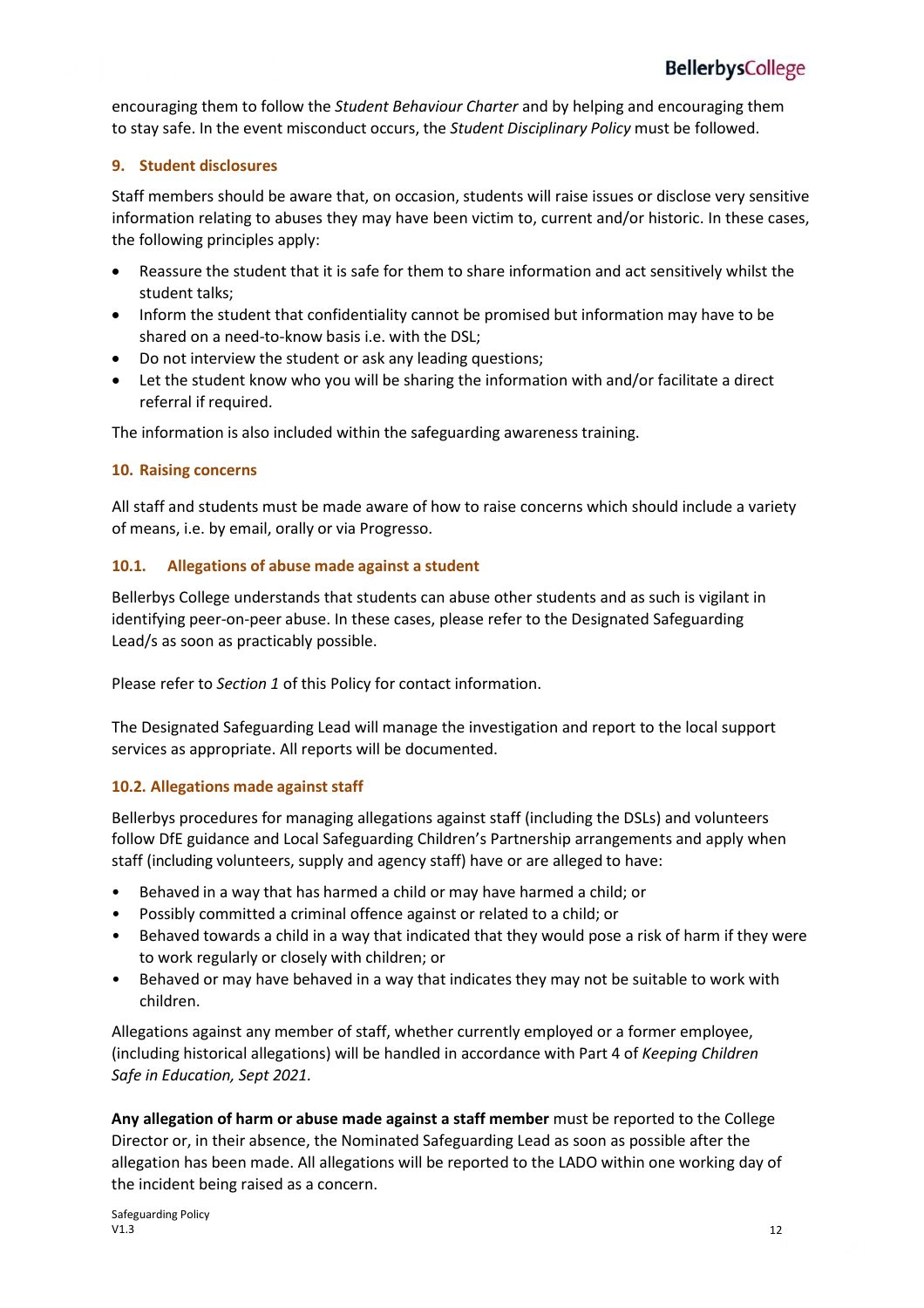**If an allegation is made against the College Director**, the Nominated Safeguarding Lead must be informed immediately and without informing the College Director. The Nominated Safeguarding Lead will contact the LADO within one working day of the incident being raised as a concern. This will be formally recorded. If appropriate, the Nominated Safeguarding lead will escalate to the Proprietor in line with the *Safeguarding Escalation Policy*.

When allegations or suspicions of abuse are raised against a member of staff who is resident in the College, alternative accommodation will be provided.

No investigation will commence until an appropriate course of action has been agreed with the LADO. The College Director or the Nominated Safeguarding Lead should not seek to interview the student or members of staff involved until advice has been sought as doing so may compromise any police interviews that may be necessary.

Where a student is at risk of immediate harm the police must be contacted.

#### **10.3. Reporting outside of the college**

Anyone (staff, parents, students, or members of the public) may share their concerns directly with external agencies such as Children's Social Care if they have concerns that there is a risk of immediate serious harm, without needing parental consent.

Please refer to *Section 1* for contact information on the relevant external agencies.

#### **10.4. Whistleblowing**

Staff and volunteers should feel able to raise concerns about poor or unsafe practice and potential failures in the College's safeguarding regime.

Please refer to the *Whistleblowing Policy* for further details.

#### **10.5. Investigation – students**

Students will be supported throughout any investigation. This includes those who have reported concerns, those who have had a concern raised about them, and those who have had an allegation made against them. Parents will be contacted if deemed appropriate and with the student's permission. Parental consent is not required to make a referral to a statutory agency.

#### **10.6. Malicious or unsubstantiated allegations**

If an allegation made by a student who is aged under 18 is determined to be unsubstantiated or malicious, the Designated Safeguarding Lead/s should consider referring the matter to the Children's Social Care services to determine whether the student concerned needs services or may have been abused by someone else.

Allegations deemed malicious may also be addressed via the appropriate disciplinary procedure.

#### **10.7. Investigations – Staff**

The College takes seriously its duty of care to all those who are involved in safeguarding issues, whether it is reporting a concern, acting as a witness or indeed being the subject of an allegation. During investigations any staff member involved will be provided with a named contact, obtainable from HR, who will provide everyone with confidential support, and progress updates where appropriate.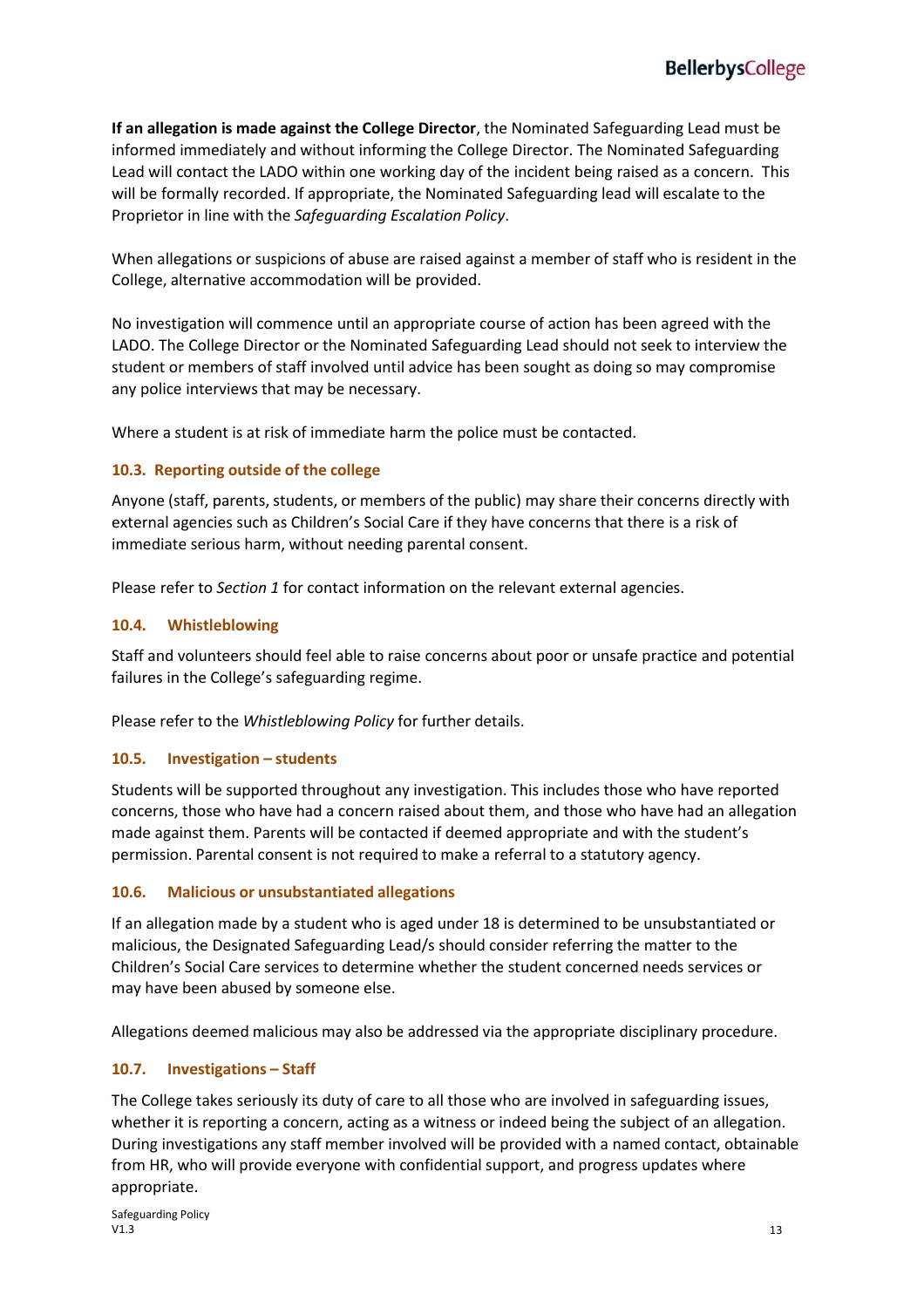If a staff member is the subject of an allegation, the College's primary duty of care must be to protect all students.

There will be no detrimental action taken against staff that raise or are the subject of genuine concern that turns out to be unfounded.

#### **10.8. Referrals to the Disclosure and Barring Service and Teaching Regulation Agency**

A referral to the Disclosure and Barring Service (DBS) will be made if a person engaged in regulated activity has been dismissed or removed due to safeguarding concerns or would have been had they not resigned. This is a legal duty and failure to refer when the criteria are met is a criminal offence.

In the case of a member of teaching staff, the matter may be referred to the Teaching Regulation Agency (TRA) to consider prohibiting the individual from teaching.

Please refer to the *Safer Recruitment Policy* for more information.

#### **11. Bullying**

The College has a zero-tolerance policy on bullying, which applies to students and staff. Steps are taken to prevent it from occurring as well as to eradicate it if it does. Any bullying incident (including on-line bullying) will be treated as a safeguarding concern when there is reasonable cause to suspect the student is suffering or likely to suffer significant harm. Advice on this is informed by *Preventing and tackling bullying: Advice for headteachers, staff and governing bodies, July 2017.*

Bullying has serious consequences that can be physical, emotional, or psychological. Some people who have been bullied have attempted suicide. The College has a commitment to the emotional wellbeing of its students and staff and therefore openly acknowledges the physical and emotional seriousness of bullying which can lead to psychological damage.

Please refer to *Section 1* for referral information as to whom to raise a concern of bullying with.

#### **11.1. Definition of bullying**

Bullying is the use of unwanted behaviour and/or actions to hurt another person either emotionally or physically with the outcome of causing pain and distress. Such behaviour can and frequently does continue over time to produce increasing levels of anxiety and suffering on the part of the victim. Bullying is often motivated by prejudice against groups and may occur both directly (e.g.,face-toface, via social media messaging, via text or through email communication) and indirectly (e.g. via postings on social media).

Please refer to *Appendix 4* for examples of bullying, information of indications of bullying and prevention strategies.

#### **11.2. Supporting students who are being bullied**

Support is available for any student experiencing bullying. This will include help via the welfare team,personal tutor, or any other appropriate member of staff, and where appropriate from external agencies. To safely prevent bullying amongst students, Bellerbys College insists on a community of respect and tolerance. Behaviour related to maintaining a college free from bullying is included in the *Student Behaviour Charter* and infraction is managed under the Student Disciplinary Policy. These are included in the *Student Handbook*.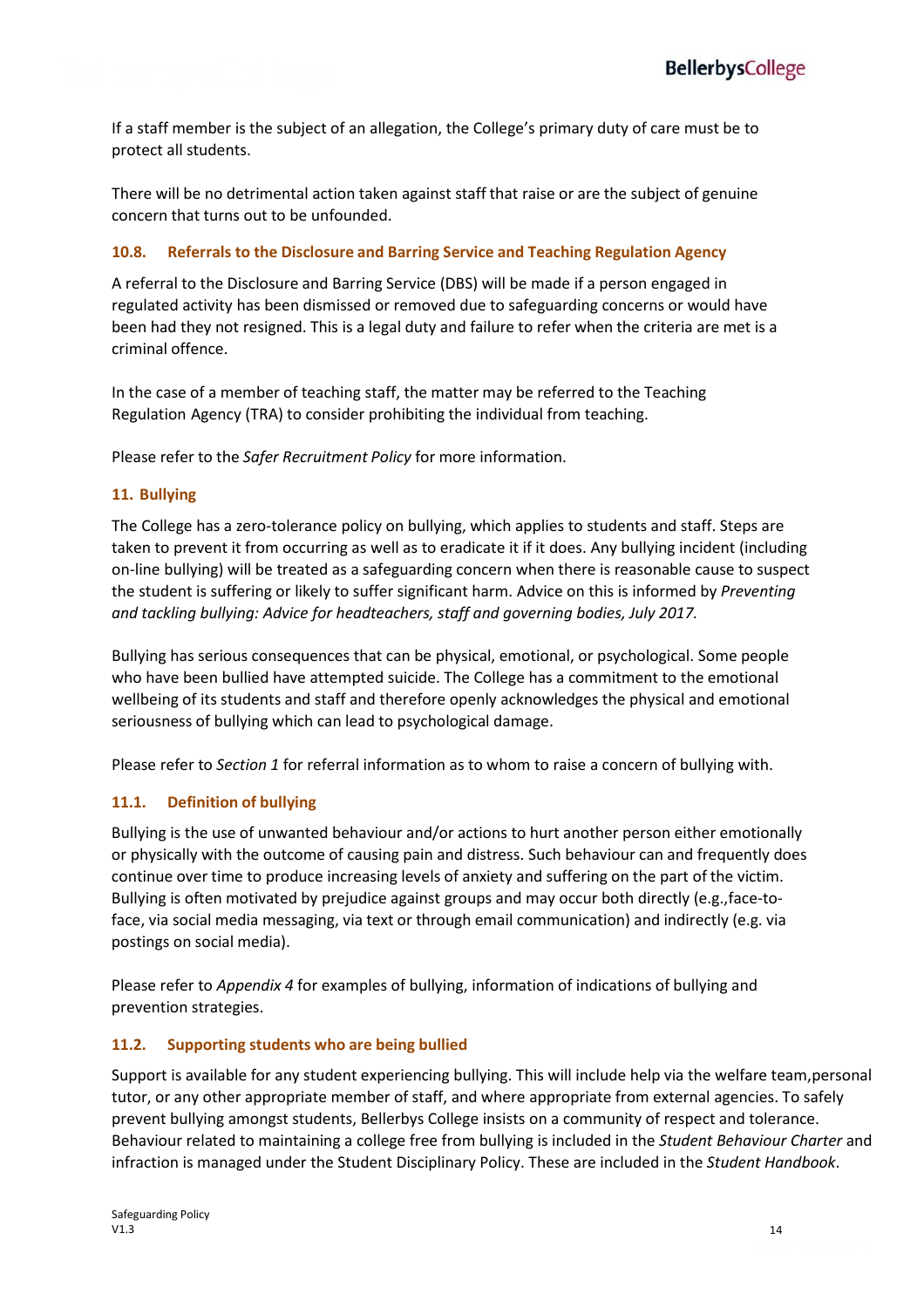#### **11.3. Supporting the student accused of bullying**

Students who bully their peers can potentially indicate that they are being subject to some form of abuse themselves and as such they will also be supported by the welfare team or any other appropriate member of staff.

#### **12. Mental Health**

The College recognises that it has an important role to play in promoting the health and welfare of students by supporting their mental health and wellbeing. It is understood that adolescence is a time of change, transition, and challenges; and that this can be exacerbated by a move to a new country, and a new culture. It is also understood that when young people can access effective mental health support this can improve academic achievement, social and emotional skills, reduce anxiety and stress, and positively affect poor attendance. Emotional wellbeing is a clear indicator of academic achievement, success, and satisfaction in later life.

Mental health is included within the safeguarding awareness training. There are also Mental Health First Aiders available if required. In addition, all staff members are made aware that:

- Mental health problems could be indicators of abuse (current and/or historic), neglect or exploitation;
- They must not diagnose but as they regularly see students they are therefore best placed to see changes in behaviour that could suggest a potential mental health problem;
- Abuse, neglect and childhood trauma can negatively affect the student's mental health, behaviour and education.

Please refer to the *Care of Students with Health Conditions Policy* for further information as to how students with mental health conditions are supported whilst at Bellerbys College.

#### **13. Student whereabouts and attendance (Children Missing from Education)**

Bellerbys College monitors the whereabouts of all students who are under 18 or considered vulnerable during their stay and ensures that procedures are in place to monitor attendance, track trends and flag students who are potentially missing.

Please refer to the *Student Whereabouts Policy* for the steps required when a student is identified as 'missing'.

If a student is missing for more than 10 days and the reason is unknown then the DSL will alert the Local Authority as per the *Children Missing Education: Statutory guidance for local authorities, September 2016.*

Please refer to the *Attendance Policy* for information on attendance and monitoring.

#### **14. Looked after children, children previously in care and care leavers**

Bellerbys College recognises that children come to be looked after or go into (and leave) care because of abuse and/or neglect. If a student is identified as a looked after child, has previously been looked after or is a care leaver, the DSL along with the welfare team will liaise with the appropriate local services.

#### **15. Child Sexual Exploitation (CSE)**

Information regarding Child Sexual Exploitation is included in the Safeguarding Awareness training to all staff.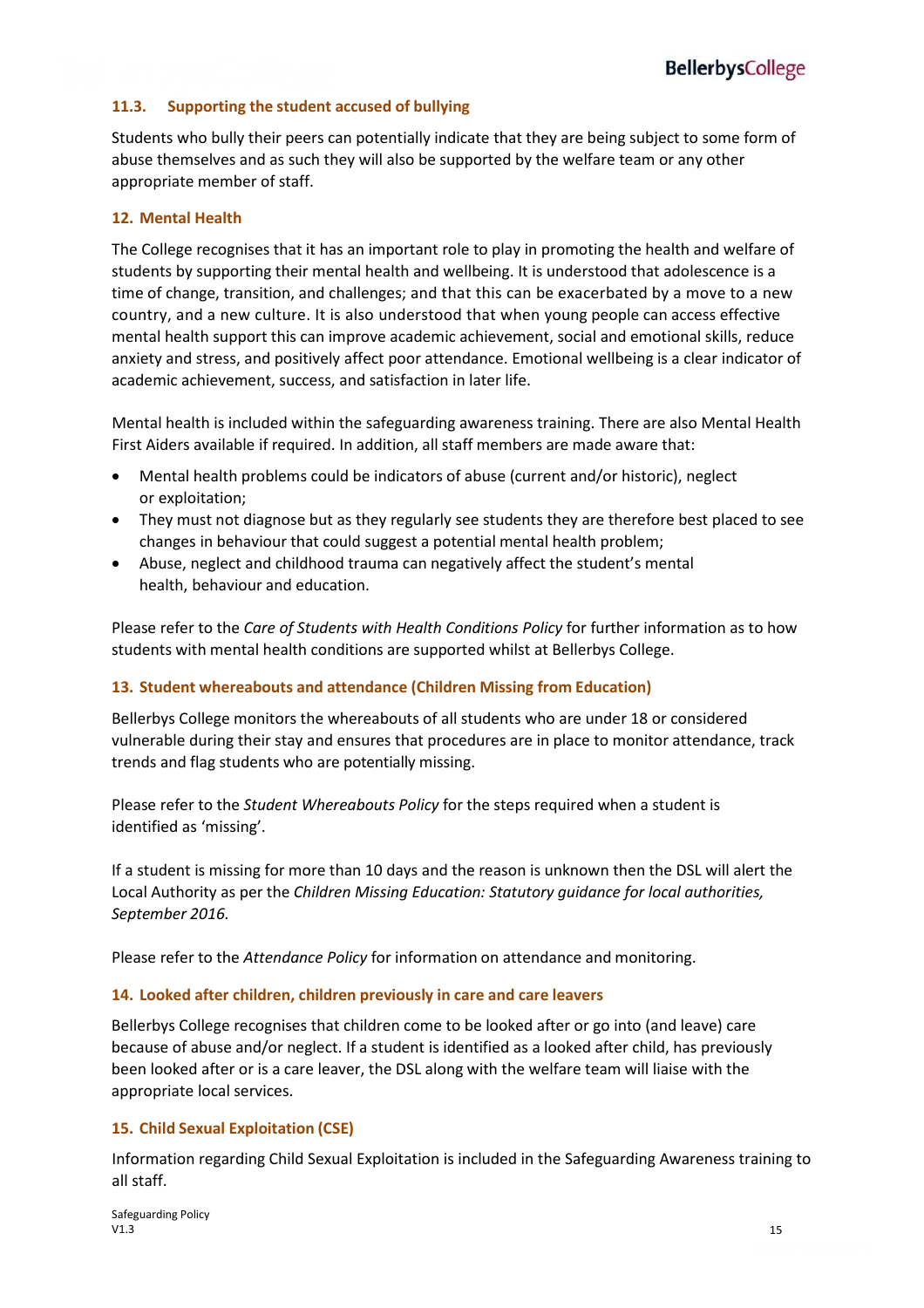In the event a student is identified as possibly being a victim of child sexual exploitation, this must be referred to the Designated Safeguarding Lead who will refer the student to the relevant Children's Services.

Please refer to *Section 1* for the contact information.

#### **16. Child criminal exploitation: county lines**

The college understands that students could be criminally exploited and that this may be missed because of the geography in which the criminal activity takes place. As a college with international students, and although the *Keeping Children Safe in Education*, *September 2021* guidance advises action related to county lines, staff members at Bellerbys College are also vigilant of the potential for criminal exploitation on an international level.

If a student is identified as being a potential victim of child criminal exploitation, possibly as part of a drug network or as part of a gang, a concern should be raised with the Designated Safeguarding Lead.

#### **17. Domestic abuse and/or violence**

The College does not condone domestic abuse and/or violence in any form and as such information is included in training for staff and in the Global Community Development Programme (previously known as the PSHE Programme) for students. This includes RSE and Sexual Violence and Harassment content which is delivered regularly to both staff and students.

If there is a concern that a student is in an abusive relationship, then this should be raised to the DSL. Please refer to *Section 1* for contact details.

#### **18. Homelessness**

Bellerbys College provides accommodation for students either in the residences or in a homestay environment (please refer to Section 30 for more information), however some adult students choose to live in private accommodation. If a student experiences problems which result in them becoming homeless, then support is available to them via the college welfare team.

#### **19. Honour-based abuse**

Honour based violence (HBV) is a collection of practices, which are used to control behaviour within families or other social groups to protect perceived cultural and religious beliefs and/or honour. Such violence can occur when perpetrators perceive that a relative has shamed the family and/or community by breaking their honour code.

In the event a student is identified as possibly being a victim of honour-based abuse, this must be referred to the Designated Safeguarding Lead who will take advice from the relevant agency.

#### **20. Female Genital Mutilation (FGM)**

The College is committed to ensuring that female students are safeguarded against Female Genital Mutilation (FGM) so staff who suspect that FGM has been carried out, or could potentially be carried out, must report these concerns to the Designated Safeguarding Lead (or their Deputy) who will immediately seek further advice from the local Multi-Agency Hub.

If a teacher, in the course of their work, discovers that an act of FGM appears to have been carried out on a girl under the age of 18, then this must be reported to the Police as part of their mandatory duty.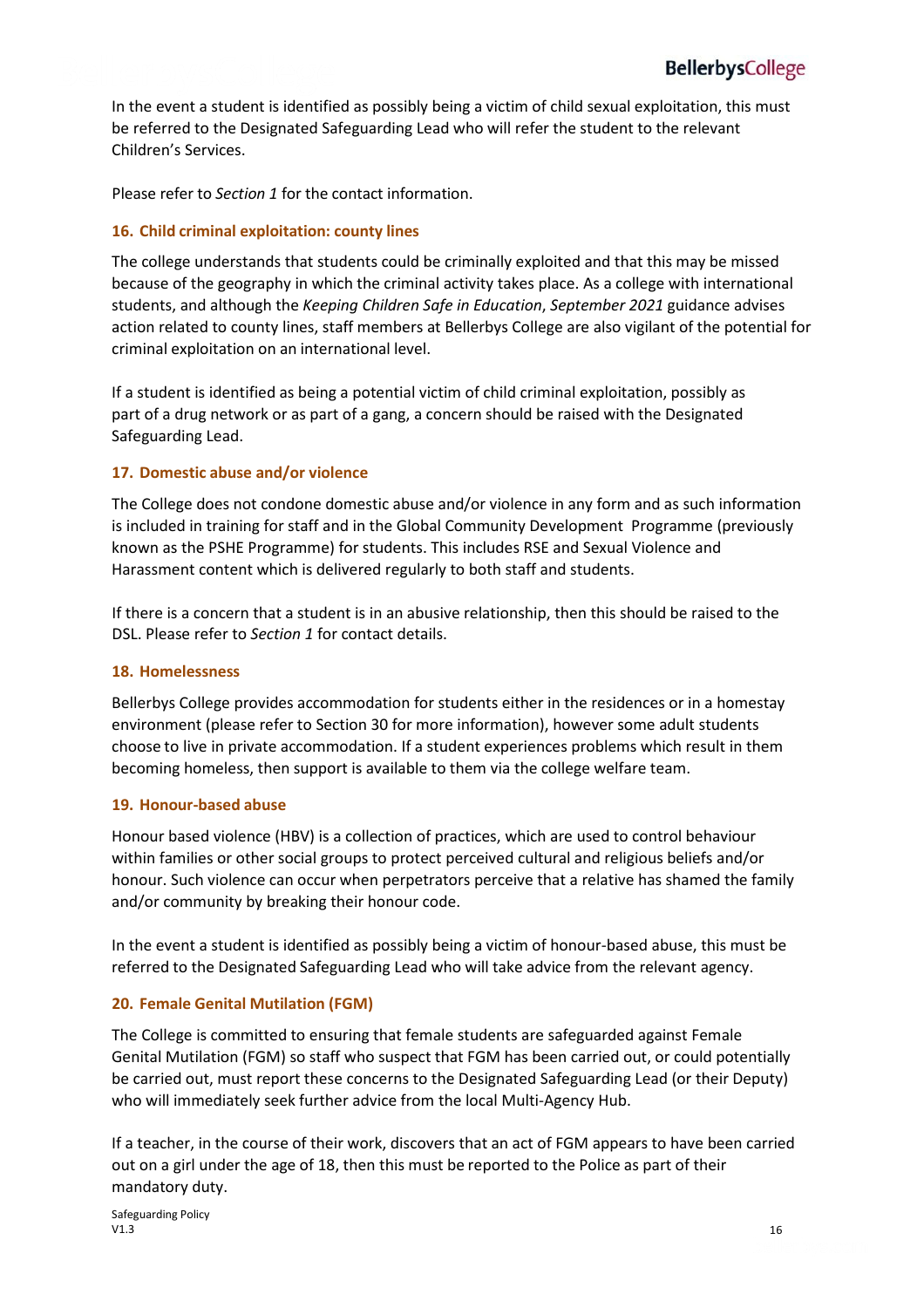### **21. Forced marriage**

Bellerbys College understands that forced marriage is the result of violence, coercions and threats which can be physical, emotional, or psychological. If a concern or suspicion is raised regarding the potential for forced marriage for a student under the age of 18, then the Designated Safeguarding Lead along with the welfare team will work with local services to support the student.

#### **22. Radicalisation and the Prevent Duty**

The College recognises the positive contribution it can make towards protecting its students from radicalisation to violent extremism. To that end, the College addresses key topics such as Fundamental British Values through PSHE (Global Community Development Programme ), tutor periods and the College ethos. The College assesses the risk of the students being drawn into extremism and radicalisation and takes appropriate steps to manage the risk.

All staff members undertake Prevent training. Concerns resulting from changes in a student's behaviour and language alongside the possible risk of becoming radicalised must be reported to the Designated Safeguarding Lead or their Deputy immediately and they will seek advice from the Social Care Team, or the Police.

The Prevent Lead for Study Group is Sandy Connors, Director of Safeguarding UK & EU on [sconnors@studygroup.com](mailto:sconnors@studygroup.com) or 01273 005127.

The Local Prevent Coordinators are:

**Brighton:** Nahida Shaikh on [nahida.shaikh@brighton-hove.gcsx.gov.uk](mailto:nahida.shaikh@brighton-hove.gcsx.gov.uk) or 01273 290584.

**London:** Jennie Fisher on [jennie.fisher@education.gov.uk](mailto:jennie.fisher@education.gov.uk) or 07880 469 588

Further information is available from:

- DfE Prevent helpline 020 7340 7264 or [counter-extremism@education.gsi.gov.uk;](mailto:counter-extremism@education.gsi.gov.uk)
- The Police non-emergency number 101;
- Crime stoppers 0800 555 111;
- Anti-Terrorism Hotline 0800 789 321.

### **22.1. External Speakers**

In the event an external speaker is invited to the College for teaching and learning purposes, staff must ensure that due diligence checks and risk assessments are in place in line with the College's responsibility under the Prevent Duty and *External Speakers' Policy*.

### **22.2. Internet filtering and monitoring**

The College understands that students should be safeguarded from potentially harmful and inappropriate online material; and has responsibilities under the *Prevent Duty* and *Keeping Children Safe in Education, Sept 2021* for students and staff to use the internet responsibly. As such, internet content is filtered through Smoothwall. The use of the internet is monitored with reports generated daily and concerns reported to the Designated Safeguarding Lead.

#### **23. Peer-on-Peer Abuse**

Peer-on-peer abuse includes child-on-child abuse.

Bellerbys College adopts a protective ethos in which all forms of peer-on-peer abuse, including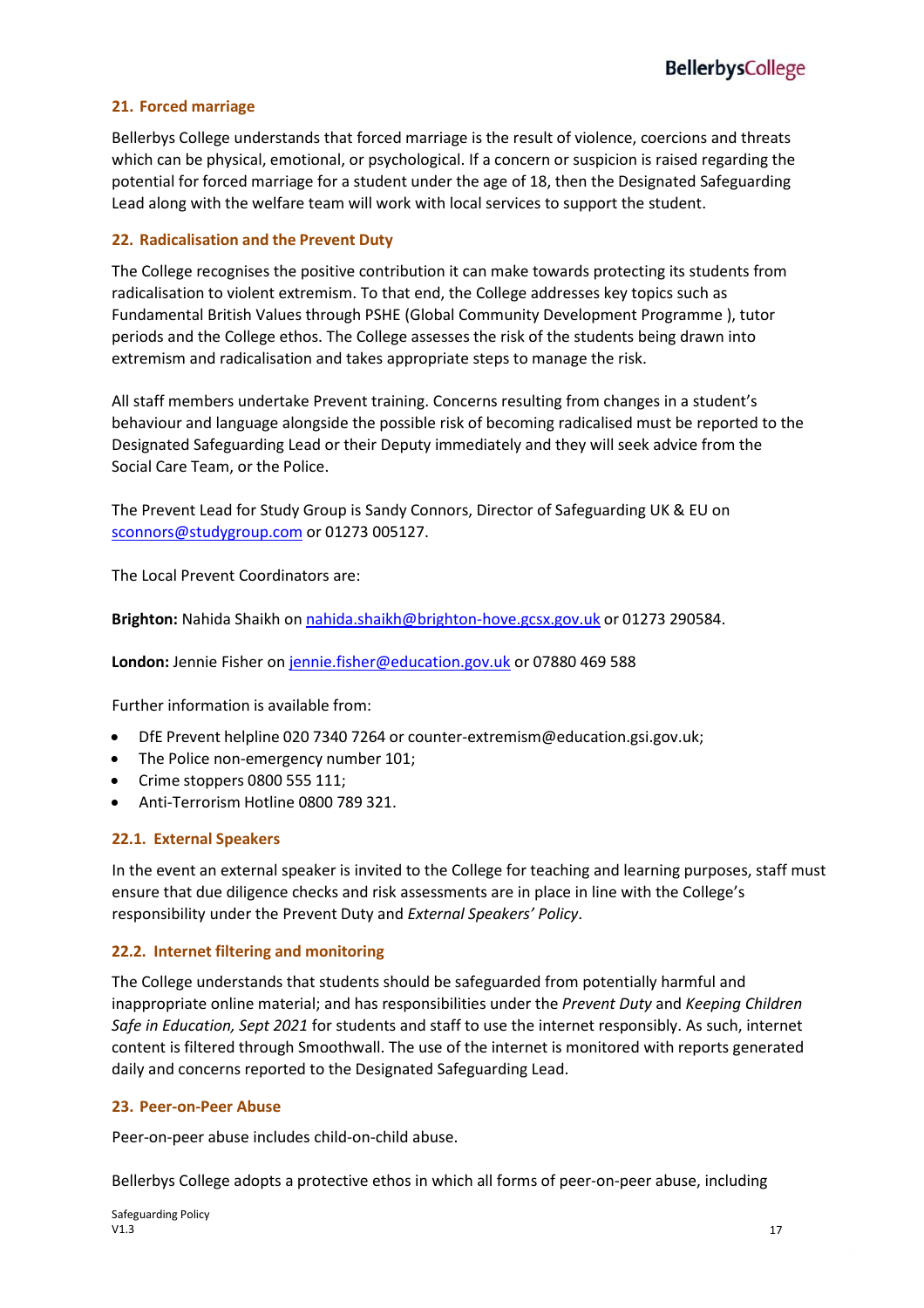sexual violence and sexual harassment, will not be tolerated. It includes upskirting, which is commonly described as taking a picture under another person's clothing without their knowledge, and the sharing of nude photos. Upskirting and other forms of sexual abuse, violence and harassment are criminal offences.

Bellerbys College understands that students can abuse other students and that this could be a safeguarding concern. All staff members are vigilant as to all forms of peer-on-peer abuse and address behaviour as it happens, raising concerns to the DSL if required. It is understood that abuse in any form is not tolerated and must not be passed off as 'joking', as 'banter' or as part of 'growing up' and this forms part of the staff training which also includes:

- Child-on-child and peer-on-peer sexual harassment;
- Intimate personal relationships;
- Initiation/hazing behaviours;
- Bullying and cyberbullying;
- Sexual violence and sexual harassment;
- Inappropriate behaviour, such as upskirting;
- Physical abuse;
- Sexting (or youth produced sexual imagery) or sharing nude photos;
- Initiation/hazing types of violence and rituals;
- Appropriate student relationships or teenage relationship abuse.

All staff must be vigilant in identifying peer-on-peer abuse and raise a concern with the Designated Safeguarding Lead as soon as it is identified.

Whilst any report of sexual violence or sexual harassment should be taken seriously, staff should be aware that some students are potentially more at risk: evidence shows girls, students with SEND and LGBTQ+ young people are at greater risk. Studies (*DfE May 2019*) indicate that more often victims of sexual violence and harassment are female, and perpetrators are more often male.

If an incident is identified as peer-on-peer abuse, then a referral will be made to external agencies, including the Police or Children's Social Care (as appropriate to the local Safeguarding Partnership requirements).

Please refer to local procedures on *Minimising Peer on Peer Abuse*.

#### **24. Serious Violence**

All staff are expected to look out for signs that a student is potentially at risk or involved in serious crime, and information is provided within the Safeguarding Awareness training to support this.

If a staff member has concerns relating to serious violence, then this must be raised to the DSL. Please refer to *Section 1* for contact information.

#### **25. On-line Safety**

The College makes every effort to protect students from the risks associated with the inappropriate use of all forms of electronic communication media within both the teaching and social context. Using advice on on-line safety which is informed by *UKCCIS Advice on child internet safety 1.0: Universal guidelines for providers,* the College:

- Provides a safe online environment for our students;
- Assists and advises students on how to use electronic devices and social media responsibly via Global Community Development (PSHE) activities;
- Ensures all digital and electronic communication is used safely and securely;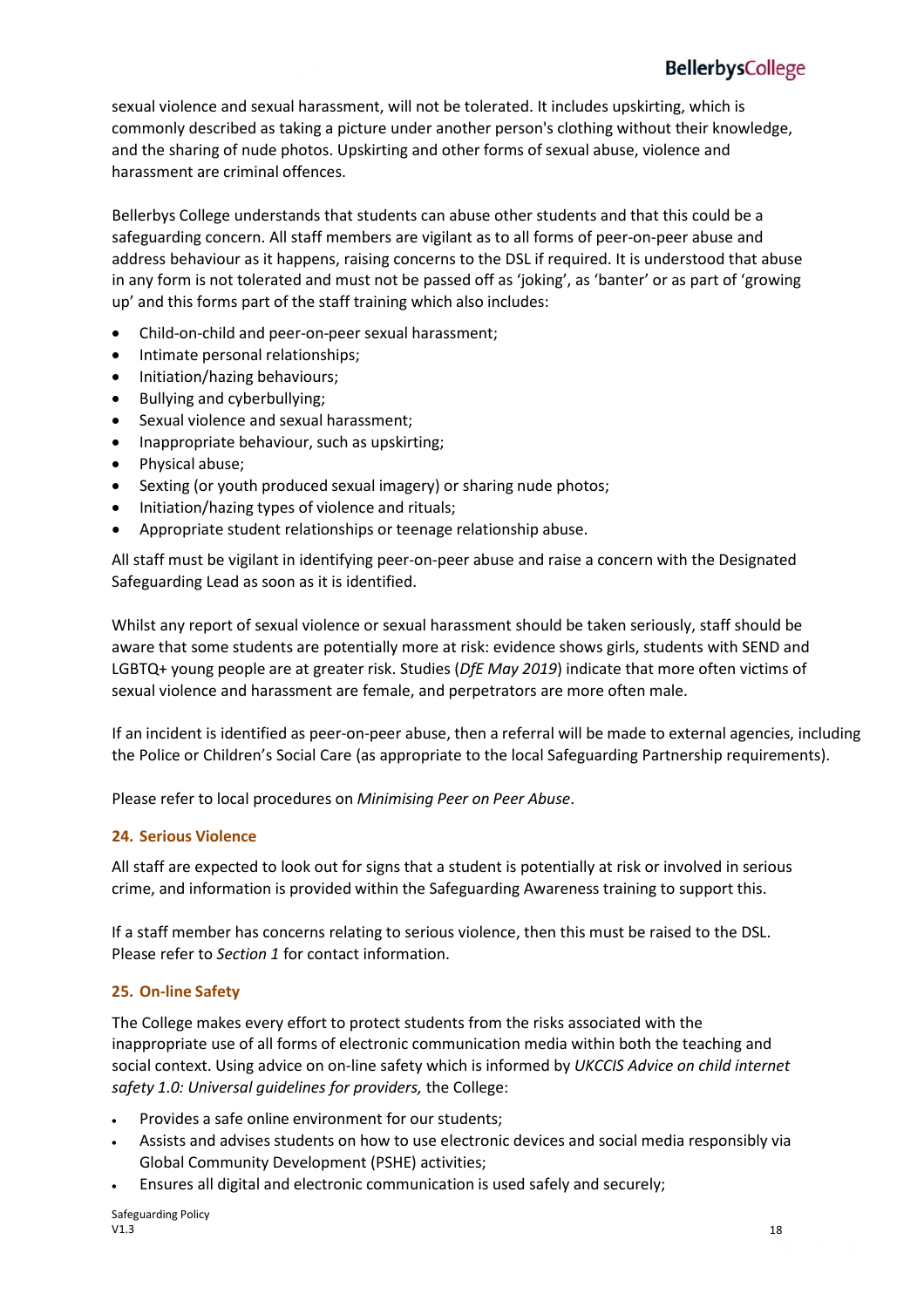• Emphasises the duty of care all members of staff have towards students regarding the use of electronic media in the learning environment.

Please note that all internet use is subject to the requirements of the *Protecting children from radicalisation: the Prevent Duty, July 2015* and *Keeping Children Safe in Education, Sept 2021*. As such, internet content is filtered and its use is monitored as per *Section 22*.

The College also educates staff and students of the dangers of online peer-on-peer abuse; sexual messaging and images including nude and indecent images; videos exchanged with or without consent; and the bullying and harassment associated with these. The College also acknowledges risks linked to online gaming and gambling and related social isolation.

#### **25.1. Email**

Students and staff are allocated college email addresses which must be used by both students and staff whencommunicating by email.

The use of personal email addresses is only permitted in emergency situations e.g. when a student is reported as missing, and only if preauthorised by a member of the College Senior Leadership Team (SLT).

#### **25.2. Social Media and digital communications**

Social media and digital communications are used as part of the learning and social interactions with students, however only via officially sanctioned sites which have been set up specifically for this purpose. Staff members must not link these sites to their personal accounts.

Please refer to the *Study Group Use of Technology Policy* and *Social Media Policy* for more information.

#### **25.3. Mobile Phones and Smart devices**

Smart devices include:

- Mobile phones, Phablets or Tablets;
- Games consoles;
- Internet enabled smart watches, 'Kindle' and similar devices;
- MP3 players;
- Smart TVs.

Smart devices are often used to access online lessons but must be used responsibly. The camera must be switched on. If a student wishes to use a Smart device or a mobile phone in face-to-face lessons then permission must be sought from the teacher/tutor.

If a Smart device is used, then this is on the condition that it is not used to:

- Bully another person by sending of abusive or inappropriate messages including banter and images to bully;
- Produce sexual imagery i.e. sending sexually explicit images of themselves to others (sometimes known as '*sexting')*;
- Forward on any inappropriate message or photograph (including nude photos) to other students or friends;
- Send extremist messages aimed at radicalizing other students;
- Disrupt lessons.

For more information, please refer to the *Student Disciplinary Policy* and the *Student Behaviour Charter.*

|      | 25.4. Websites      |    |
|------|---------------------|----|
|      | Safeguarding Policy |    |
| V1.3 |                     | 19 |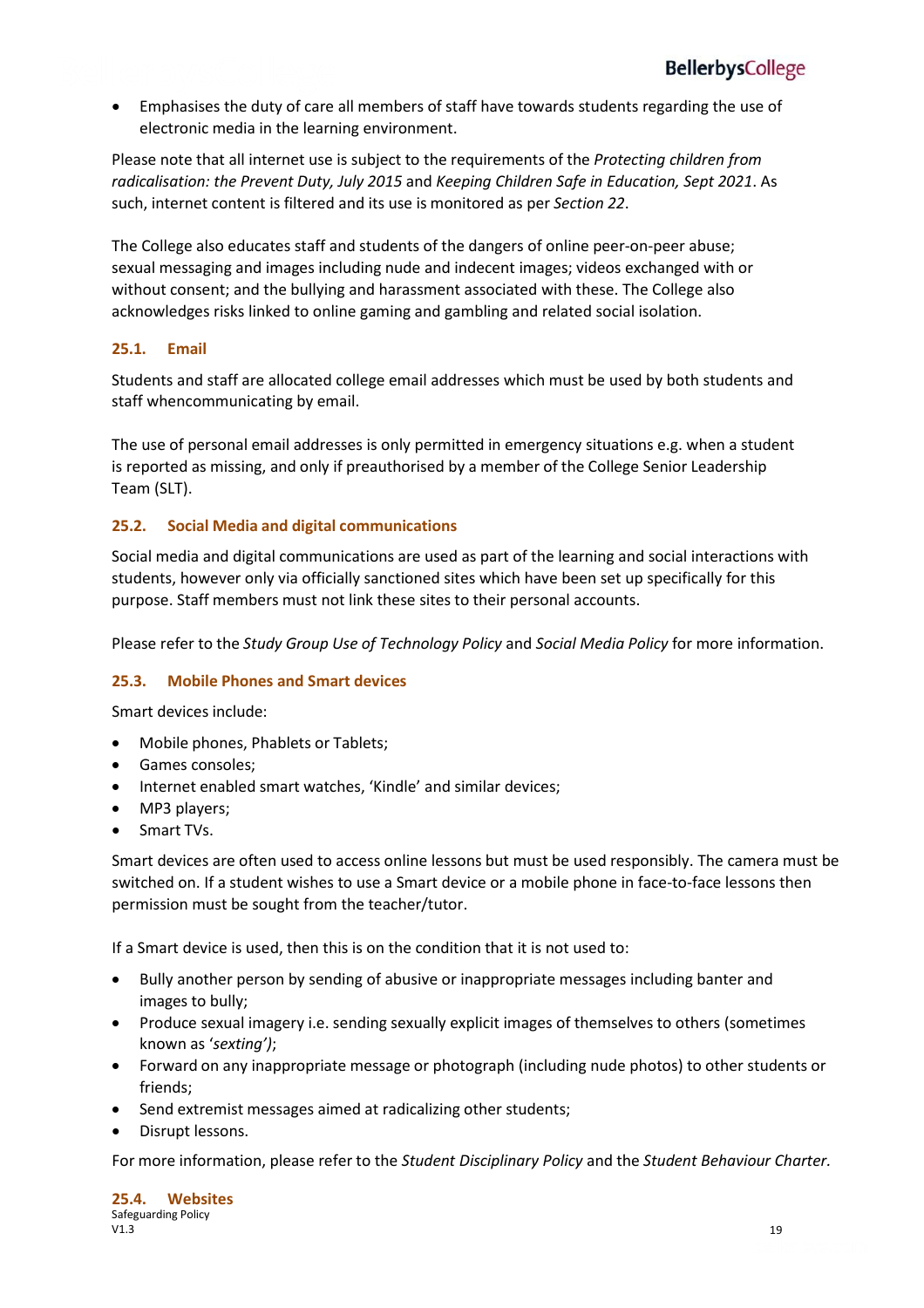College websites and other information locations are frequently used to celebrate students' work. However, publication of any information on-line must always consider the implications for the personal data of students and college security.

Further information about the correct use of external websites and social media can be obtained via the marketing team.

#### **26. Sexual Violence, sexual harassment and sexual misconduct**

The College does not condone sexual violence, sexual harassment or sexual misconduct in any form and, as such, information is included in training for all staff and in the Global Community Development programme for students. Expectations of staff behaviour are in the *Global Code of Conduct.*

Whilst any report of sexual violence, sexual harassment or sexual misconduct must be taken seriously, all staff must be aware and vigilant of students who are potentially at greater risk, as evidence shows girls, students with SEND and LGBTQ+ young people are more likely to be targeted.

All incidents of sexual violence, sexual harassment and sexual misconduct involving a student under 18 will be reported to the Police and/or the local Children's Services. Incidents involving adult students will be referred subject to the wishes of the students and/or the risk to the student community.

Refer to Appendix 5 for more information.

#### **27. Alcohol and substance misuse**

Bellerbys College does not tolerate the misuse of alcohol or drugs (including legal highs) and as such is guided by *Government Drug Strategy 2010: Reducing Demand, Restricting Supply, Building Recovery and the ACPO drug advice for schools (issued September 2012)*. It also gives due regard to the *Misuse of Drugs Act 1971* and the *Psychoactive Substances Act, Jan 2016.*

#### **27.1. Drugs**

The College does not condone the misuse or abuse of any drug at any time. This includes both illegal drugs as described by the *Misuse of Drugs Act 1971* and drugs open to misuse such as psychoactive substances, 'legal highs' and solvents.

If a student is found to have used or supplied drugs or there is sufficient evidence to reasonably assume or suspect drug taking has taken place, the student will be dealt with under the *Student Disciplinary Policy.* As a gross misconduct offence, disciplinary action could lead to the withdrawal from studies.

If a student is caught in possession of a class A or class B drug, then the relevant authorities will be informed in accordance with the *Misuse of Drugs Act 1971.*

Please refer to the search and confiscation procedures for further information.

#### **27.2. Drug testing**

The College will not routinely undertake any form of drug testing.

If a parent of a student who is under 18 specifically requests a drug test, this will be undertaken by an external agency.

|      | 27.3. Alcohol       |    |
|------|---------------------|----|
|      | Safeguarding Policy |    |
| V1.3 |                     | 20 |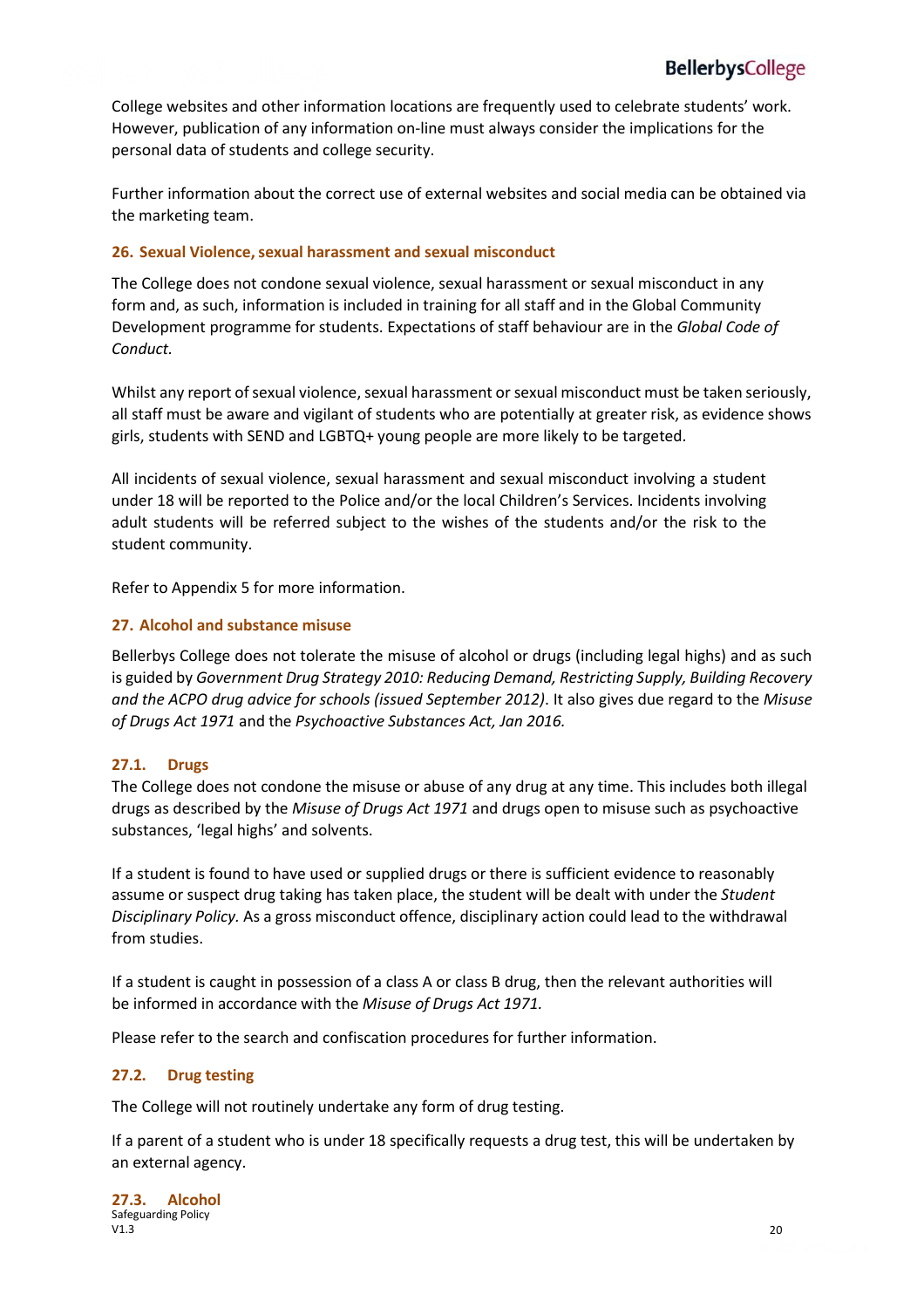The College does not condone the use of alcohol by any student under the age of 18. It is illegal for a person under 18 to purchase alcohol. If a student under the age of 18 has been found to have consumed alcohol or staff are suspicious that alcohol has been consumed, then this will be dealt with under the *Student Disciplinary Policy.*

If a student over 18 has purchased alcohol for an underage student, then staff must address this through the *Student Disciplinary Policy.* Persistent offences will be considered gross misconduct and could result in the withdrawal of studies.

#### **27.4. Smoking**

It is illegal to purchase tobacco products (including cigarettes and vaping products) for students under 18 years old. This includes all tobacco and vaping products. Students found to have done so will be addressed through the *Student Behaviour Charter and the Student Disciplinary Policy.*

#### **27.5. Supporting students with substance misuse issues**

Bellerbys College recognises that behaviour relating to the use of alcohol and illegal substances may be indicative of a psychological or emotional issue and, as such, key staff members are trained to lookout for signs and symptoms of underlying issues.

Alcohol and drug awareness information is provided to students during Global Community Development (PSHE) sessions, and they can access help either in-college or via independent support and advice services.

Please refer all concerns about alcohol and substance misuse to a member of the Welfare Team.

#### **28. Fitness to study**

The College is committed to supporting students with health conditions (physical, mental and emotional) to achieve their best possible outcomes. If there is a concern regarding the ability of a student to study or live independently, please refer to the *Fitness to Study policy*.

#### **29. Equality and inclusion**

The College gives due regard to the *Equality Act 2010* and, as such, all members of the college community are expected to be familiar with the policy on equality and diversity; and to uphold the principles set out within it. In addition, everyone is expected to take a role in promoting equality and embracing diversity.

Please refer to the *Equality and Diversity Policy* for further details.

British values are embedded into the college culture with key messages delivered within the Global Community Development (PSHE) programme. All students and staff are expected to positively promote these values and the *Student Behaviour Charter* provides information as to the College's expectation of tolerance and mutual respect.

In addition, resources and assistance are available to support students with specific religious, dietary, cultural and language needs.

#### **29.1. Religion and belief**

The College embraces and celebrates all religions, denominations and beliefs and makes practical provision for students to observe their religion or belief during their stay. Students can engage in voluntary individual prayer if this does not compromise the College's educational aims and their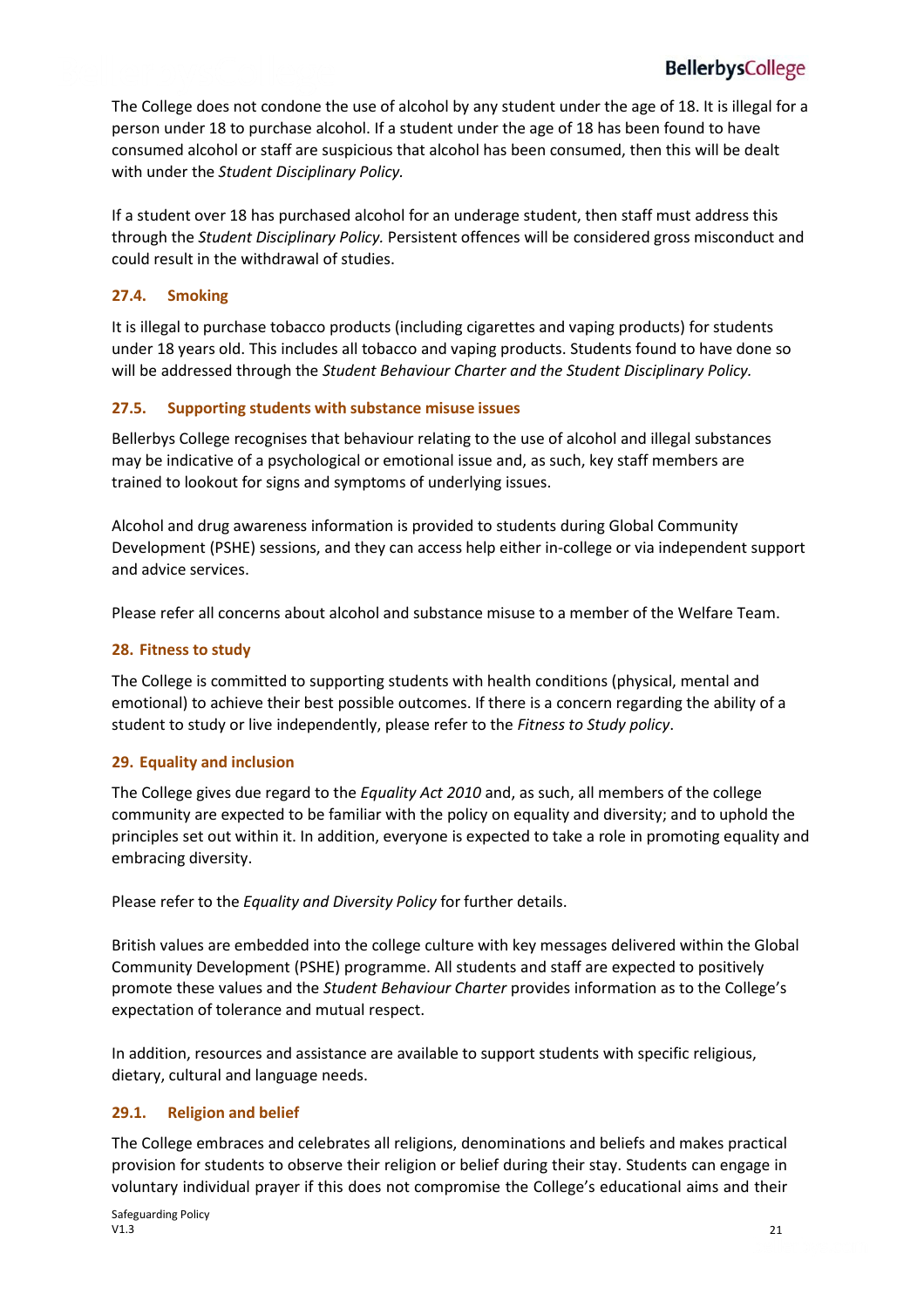own or other students' learning and development.

Quiet rooms for students to pray in or conduct private contemplation are available on site where space allows. If space is unavailable, students will be permitted reasonable time to facilitate this activity, however this must not compromise their curriculum obligations or create a safety concern.

#### **29.2. Cultural diversity**

The College is proud of the wide cultural diversity of its student body and takes steps to ensure that cultural differences are respected. It recognises the norms and customs associated with particular cultures and will ensure that students can observe and retain them wherever practicable during their time at the College. The College will host various cultural events to raise awareness and understanding of cultural diversity.

#### **29.3. Dietary**

The College aims to provide high quality catering with an appealing choice of food offered to students, staff, visitors, and parents. Catering staff also work with students to adjust the canteen arrangements to consider any specific provision, if required, during Ramadan or any other religious festival. The College can accommodate vegan, vegetarian, Halal and Kosher diets and provide gluten free options as required.

Students choosing to fast for religious reasons will be supported and a risk assessment is in place for students aged under 18 to help to ensure that they stay safe throughout.

When a student declares a food allergy or food intolerance, the catering team can make appropriate adjustments to menus and food items aligned to their specific need. The College is very aware of the dangers of food allergies and further advice and information are available from staff in the catering department.

#### **29.4. Language Support**

The College expects English to be spoken in communal areas, the classroom and the residence facility. However, the College offers mother tongue language consultation during term time for a variety of different languages depending on numbers involved and will also, where possible, provide translators for visiting parents. Where necessary the College will provide additional English support as part of the regular curriculum.

Please refer to the *English as an Additional Language Policy* for further information.

#### **30. Learning Difficulties and Disability**

Bellerbys College understands that students with learning difficulties and/or disabilities can face additional safeguarding challenges and that there may be barriers to recognising behaviours that may be indications of abuse or neglect. These students are recognised as being more vulnerable to peer-on-peer abuse and child-on-child sexual harassment. As such, information to assist staff to recognise safeguarding concerns within this group is included in safeguarding awareness training.

When a student is identified or is possibly identified as having a learning difficulty and/or disability then support can be requested via the welfare team or the personal tutor.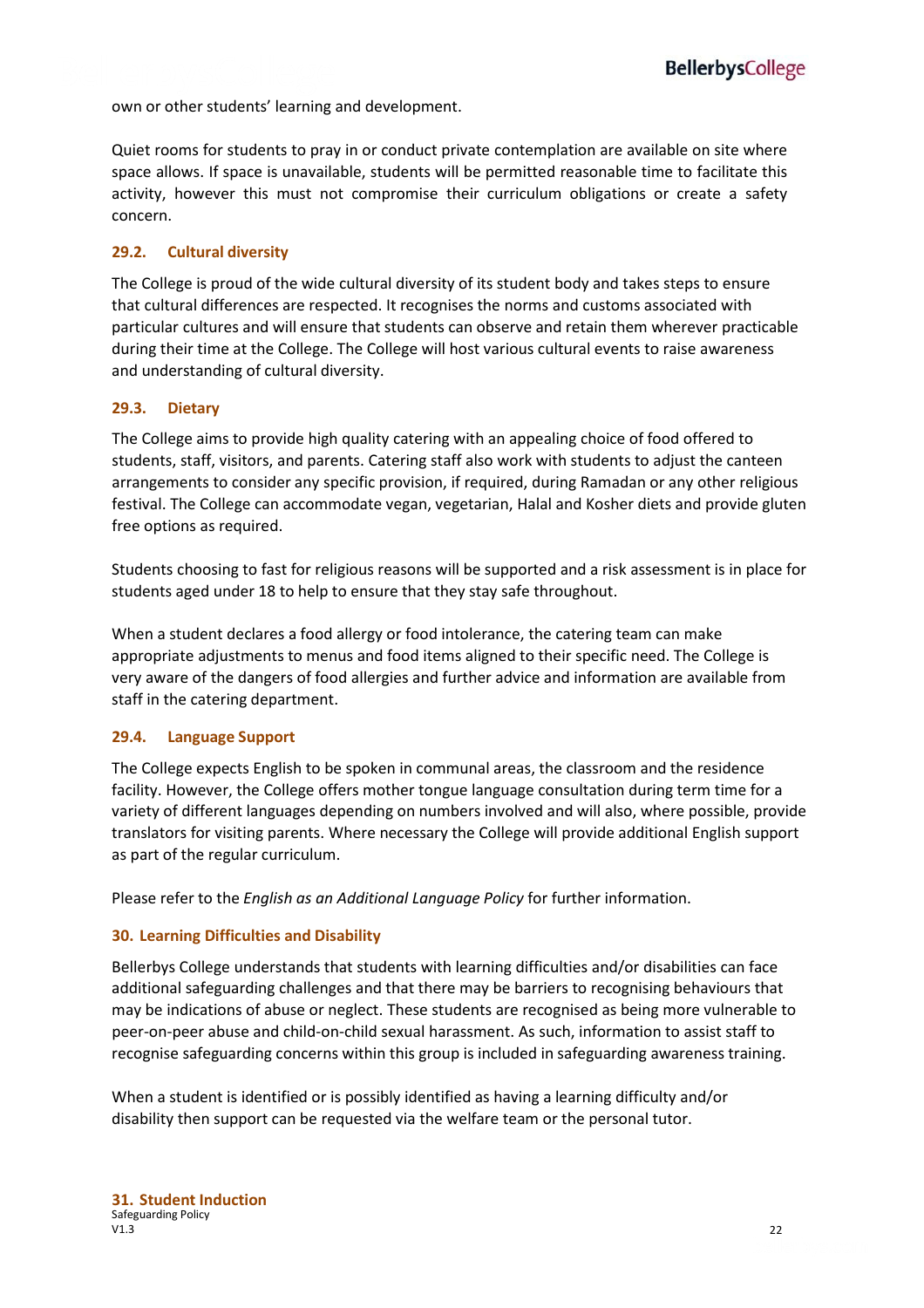All students are given a welcome pack and have a series of inductions when they first arrive at the College. The information can then be found on the virtual reception (VR) by all students. The VR and inductions cover the following areas:

- *Student Behaviour Charter*;
- Expectations of student behaviour and attitude to their studies;
- Specific rules, guidelines and procedures relating to general welfare and safeguarding, security, health, and safety and to College residences;
- Information on other key College policies and procedures;
- A guide to who's who in the College;
- Information about College facilities and resources, and enrichment and extra-curricular activities;
- Information relating to their academic programme and studies;
- Information relating to UK culture and integration into UK life; Information about the local area, use of local facilities and activities and places of interest outside of the College;
- Information on college-based and independent services available to offer advice on safeguarding and welfare matters and to support safeguarding and welfare needs that may arise;
- Information to help students to build resilience to being groomed into abuse, exploitation, crime, extremism or radicalisation;
- Information and assistance to support their financial, medical, social, cultural, and religious needs.

#### **32. Global Community Development Programme (PSHE)**

All students receive PSHE education as part of their academic programme via the combined Global Community Development Programme. The programme changes throughout the year and is tailored to meet the needs of specific age groups.

The programme ensures that students are provided with information materials to support them in keeping themselves safe from abuse, including abuse from their peers and online. This may include discussions on key themes in tutorials, as well as through Relationships and Sex Education (RSE).

Please refer to local schemes of work for further information.

#### **33. Care of Residents**

Bellerbys College has systems and processes in place to care for resident students who are unwell in order to ensure:

- Resident students can seek assistance when they are unwell;
- Resident students who are unwell are appropriately cared for during and outside of normal college hours.

Further information is available in the *Care of Students with Health Conditions Policy* and the procedures for the *Care of Students*.

#### **34. Staff**

#### **34.1. Staff recruitment**

All staff, including those that are permanent, temporary, part-time, volunteering or are supply, agency or contracted staff are recruited according to the requirements of *Keeping Children Safe in Education, Sept 2021.* Please refer to the *Safer Recruitment Policy* for more information.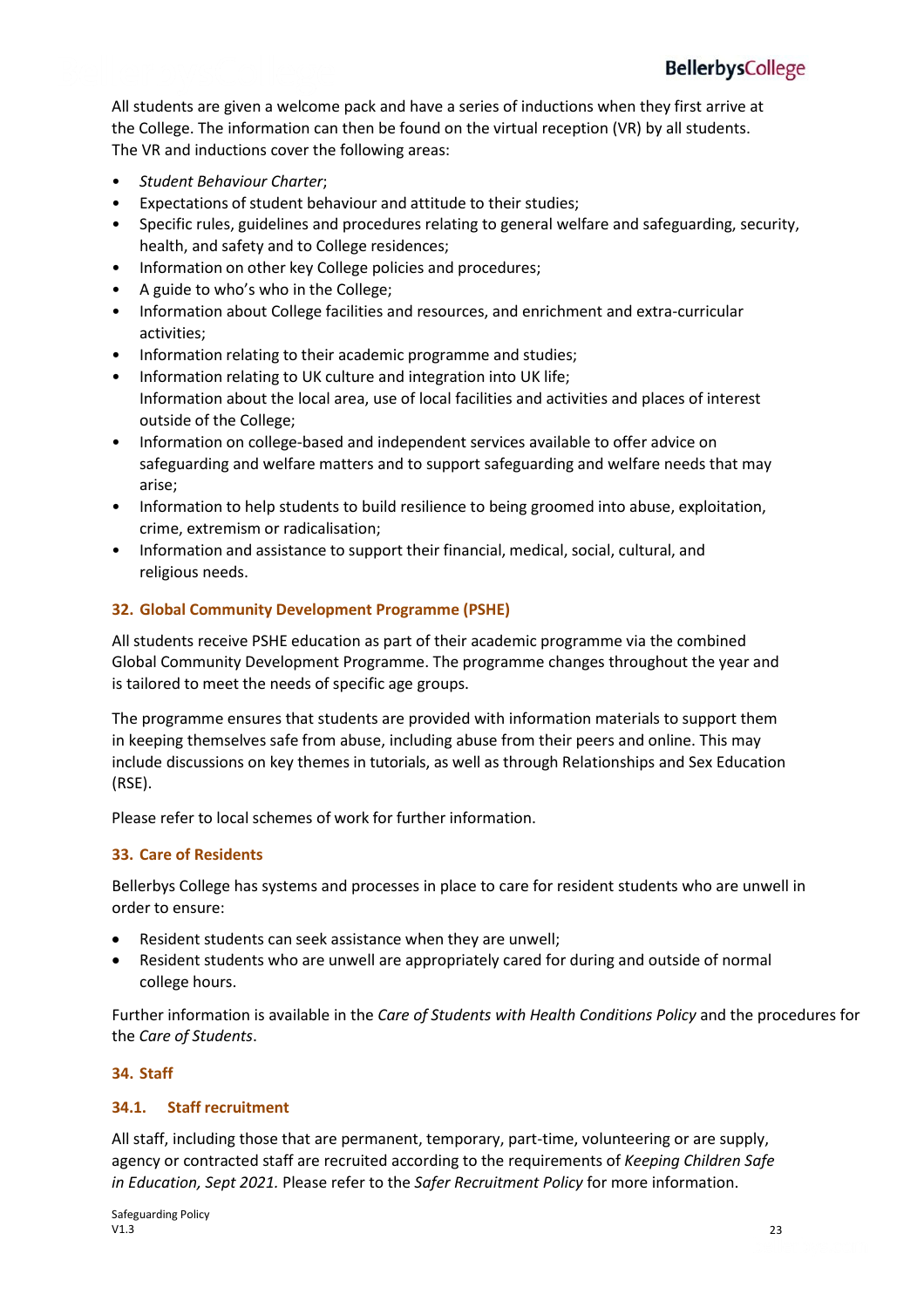All recruiting managers are trained in safer recruitment. All safer recruitment checks are recorded on a Single Central Record (SCR) for which the College Director is accountable. The SCR is audited for compliance and accuracy.

#### **34.2. Staff training**

All staff undertake Safeguarding Awareness training in their induction. This is updated annually via safeguarding briefings and newsletters, and refreshed every three years, so all staff are confident with:

- The College's legal and statutory responsibilities;
- Their personal responsibility for safeguarding;
- The College's policies and procedures;
- The need to be alert to the signs and indicators of possible abuse, including possible child sexual exploitation, female genital mutilation, radicalisation, and peer-on-peer abuse;
- Reporting and recording concerns;
- How to support and respond to a student who tells of abuse.

#### **34.3. Staff Induction**

Bellerbys College ensures that every member of staff, the Advisory Board (BCAB) and Study Group Ltd (Proprietor) know the identity of the Designated Safeguarding Leads and their Deputies; and the procedure for passing on concerns from the point of induction.

During the induction process, all staff members undergo safeguarding awareness training that includes child protection. All safeguarding awareness training is initially completed online via the Ihasco programme and then followed up with face-to-face training in-centre. This is delivered by the Designated Safeguarding Leads.

All temporary and permanent, full-time and part-time staff, including voluntary staff, and agency, supply and contracted staff receive a college induction appropriate to their role via their line manager, which includes but is not limited to the following items:

- Information on the identity and role of the Designated Safeguarding Lead/s and their Deputy;
- *Part 1* and *Annex B* of the *Keeping Children Safe in Education* guidance;
- Information and training about online safety;
- Information on how and to whom concerns should be raised;
- Copies of the *Safeguarding Policy* and related welfare procedures;
- A copy of the *Global Code of Conduct,* with specific reference to the *Use of Technology Policy*;
- A copy of the procedure for *Students Whereabouts;*
- A copy of the *Bellerbys College Staff Handbook*;
- A copy of the *Whistleblowing Policy;*
- Health and Safety training;
- Information on *Student Behaviour Charter* and the *Student Disciplinary Policy.*

Evidence of all completed induction activities are retained in personal staff files and logged on the central training log.

#### **34.4. Staff Conduct**

Staff are expected to set a good example at all times, and to ensure that their conduct does not pose any risk to the safeguarding and welfare of students.

Safeguarding Policy<br>V1.3  $V1.3$  24 In line with the *Sexual Offences Act 2003*, staff must not enter into a personal relationship with a student in any form. Communication with students must be via approved routes which includes the student email or official social media sites. There must not be any interaction with a student through unapproved means e.g. WhatsApp, Facebook, or personal email accounts, except in an emergency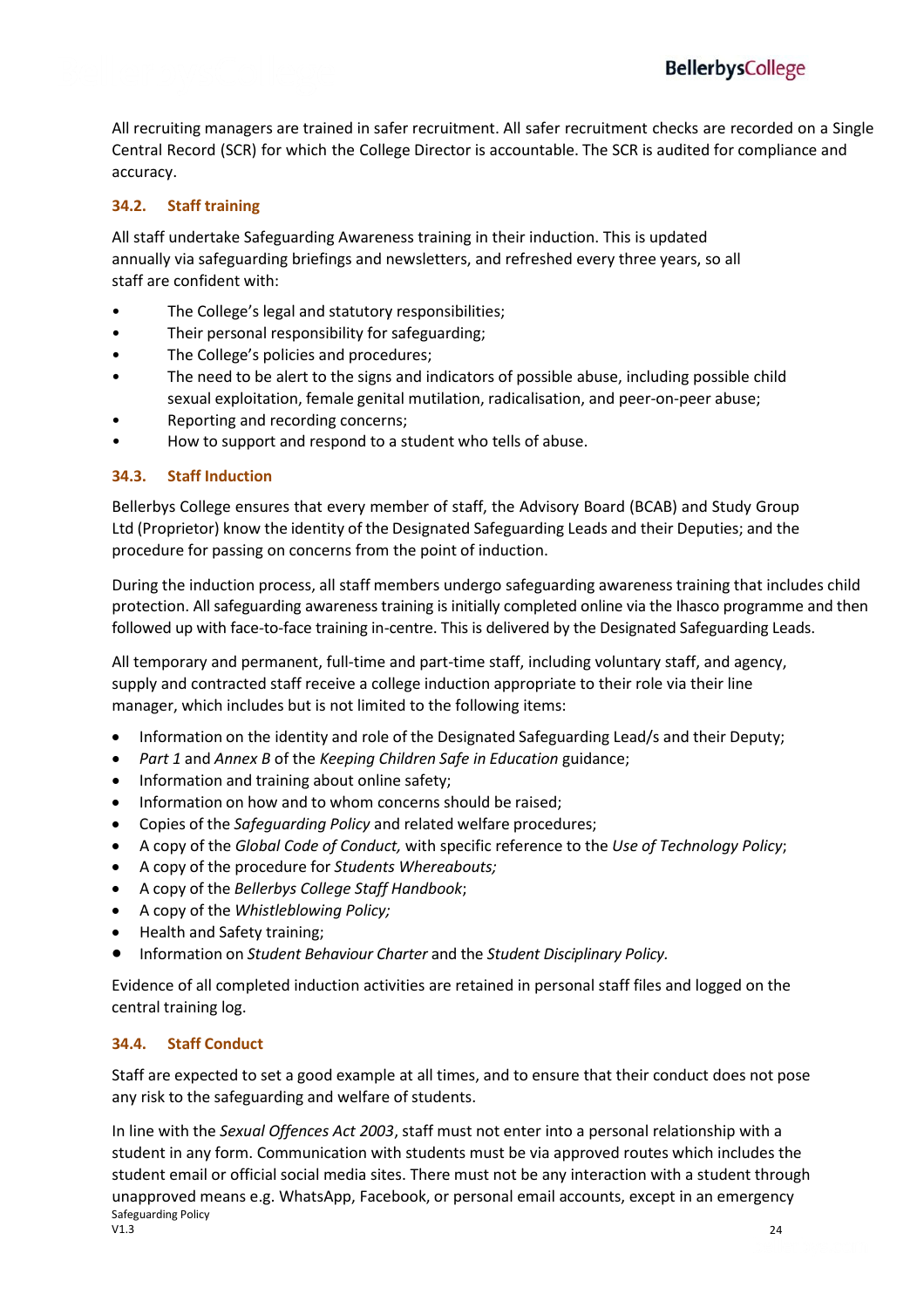situation when such contact is authorised by a member of the College Senior Leadership Team.

Photographs or videos can only be taken for authorised purposes and only with the permission of the students concerned. Photographs and videos must not be posted online unless it is with permission and for authorised purposes e.g. marketing.

For further information, allstaff must follow the *Global Code of Conduct*.

#### **35. Homestay**

Homestay accommodation is provided by local host families, managed by the Accommodation Officers. All homestay accommodation is assessed for suitability and homestay hosts undertake safeguarding awareness training every three years with additional updates on an annual cycle.

Homestay providers receive information and training regarding the safeguarding and welfare of the students they host and all members of the homestay household over 16 years of age have an enhanced DBS check, which is verified by the college. All homestay providers are required to provide details of any regular visitors who are also subject to an Enhanced DBS check.

Full details regarding homestay safeguarding and welfare practices and provisions can be found in the *Homestay Guidelines.*

#### **36. Visitors to the College**

Bellerbys College is aware of the potential risks associated with visitors to the college and, as such, authorisation for visitors, including third party contractors and external speakers, must be sought prior to their arrival. Unless told otherwise, all visitors must be supervised whilst on college premises.

Those staff members arranging for visitors, including third party contractors and external speakers, are responsible for them throughout their visit and must ensure that they transit the College and associated premises in accordance with the local procedures unless vetting checks have been completed and recorded on the SCR.

Please refer to the *Access to College Premises Procedure* for further information.

#### **37. Off-site trips and visits**

Off-site visits are planned and managed in accordance with Government advice provided in *Health and Safety: Advice on Legal Duties and Powers, 2018.*

A risk assessment in relation to each off-site visit must be completed before the visit takes place. The risk assessment must be completed in sufficient time for the appropriate parties to review and approve the risk assessment, and to expedite such actions as may be required.

Staff taking students off-site should follow the College procedure for planning educational trips and visits, inform the attendance officer and reception staff of the details of the visit, including the names of all students involved. If students will not be returning to their residence or homestay at the usual time, the residence staff and/or homestay families must also be informed.

#### **38. Securing the views of students**

Students are requested to provide their feedback about College policies, practices, and provisions during the academic year through the student committees and student surveys.

#### **39. Confidentiality, reporting, and record keeping**

Safeguarding Policy<br>V1.3 All concerns, discussions and decisions made, including the reasons for these decisions, are recorded in writing. If staff are in any doubt about recording requirements, they should discuss this with the DSL or their Deputy.

 $V1.3$  25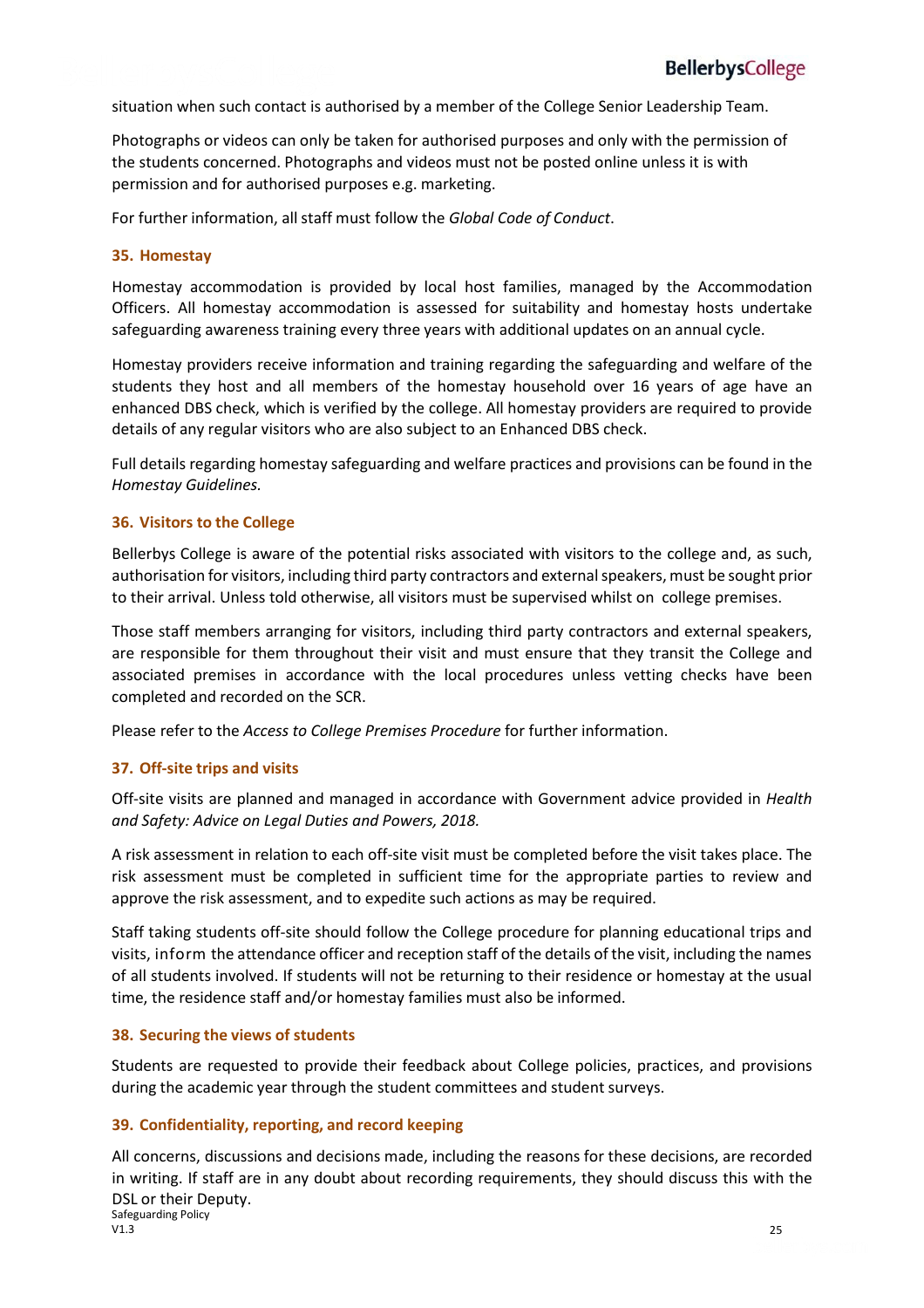All staff and volunteers adhere to confidentiality protocols and ensure that information is shared appropriately.

All records and any reports pertaining to safeguarding and child protection are stored securely by College staff with access restricted to those who need to know their content in order to ensure a holistic approach to the management of student safeguarding and welfare.

All actions and decisions are in the best interests of the student and as such students are advised that information they divulge may need to be shared with third parties where there may be a risk of a crime being committed or a risk of harm to themselves or others.

Staff are made aware that, in the interests of safeguarding, confidential information can be shared regardless of a student's requests for confidentiality, and where applicable guidance should be sought from the Designated Safeguarding Lead. Please refer to *Section 1* for contact information.

If a student who is under 18 years old moves to another school, the College ensures all relevant child protection records are sent in accordance *with Keeping Children Safe in Education Sept 2021* and the *Education Child Protection Record Keeping Guidance*. The DSL will consider whether it would be appropriate to share information with the new school/college in advance of a child leaving.

#### **39.1. Data Protection**

As part of Study Group, the College needs to collect and use certain types of information about people with whom it deals in order to operate. This includes personal information about current, past and prospective employees, suppliers, clients/customers, professional advisors and administrators, and other organisations with whom it communicates.

In addition, it may occasionally be required by law to collect and use certain types of information to comply with the requirements of Government departments for business data. This personal information should be dealt with properly in the manner it is collected, recorded, and used, and this will be in line with UK data protection legislation.

Further details can be found in *Study Group Data Protection Policy*.

#### **40. College Self Evaluation and Monitoring**

The College monitors the implementation and outcomes of each of its policies and procedures during an annual self-evaluation cycle and carries out critical reviews and revisions to ensure that they are fit for purpose and that areas for improvement are identified. As part of the safeguarding governance structures, the College Annual Review is reported to the Bellerbys College Advisory Board (BCAB) as part of the annual review of safeguarding. This is signed off by Dr Mark Cunnington, Chief Operating Officer and member of Bellerbys Advisory College Board.

Audits look in detail at whether policies and procedures are being followed correctly and the volume, nature and content of the reports and records they generate.

The College Senior Leadership Team also conducts regular reviews of college provisions against *National Minimum Standards for Residential Accommodation* and the *Keeping Children Safe in Education, Sept 2021* guidance*.*

Whole College inspections are undertaken by an independent third party when deemed necessary as a further measure to ensure that we are meeting or exceeding the needs of our students.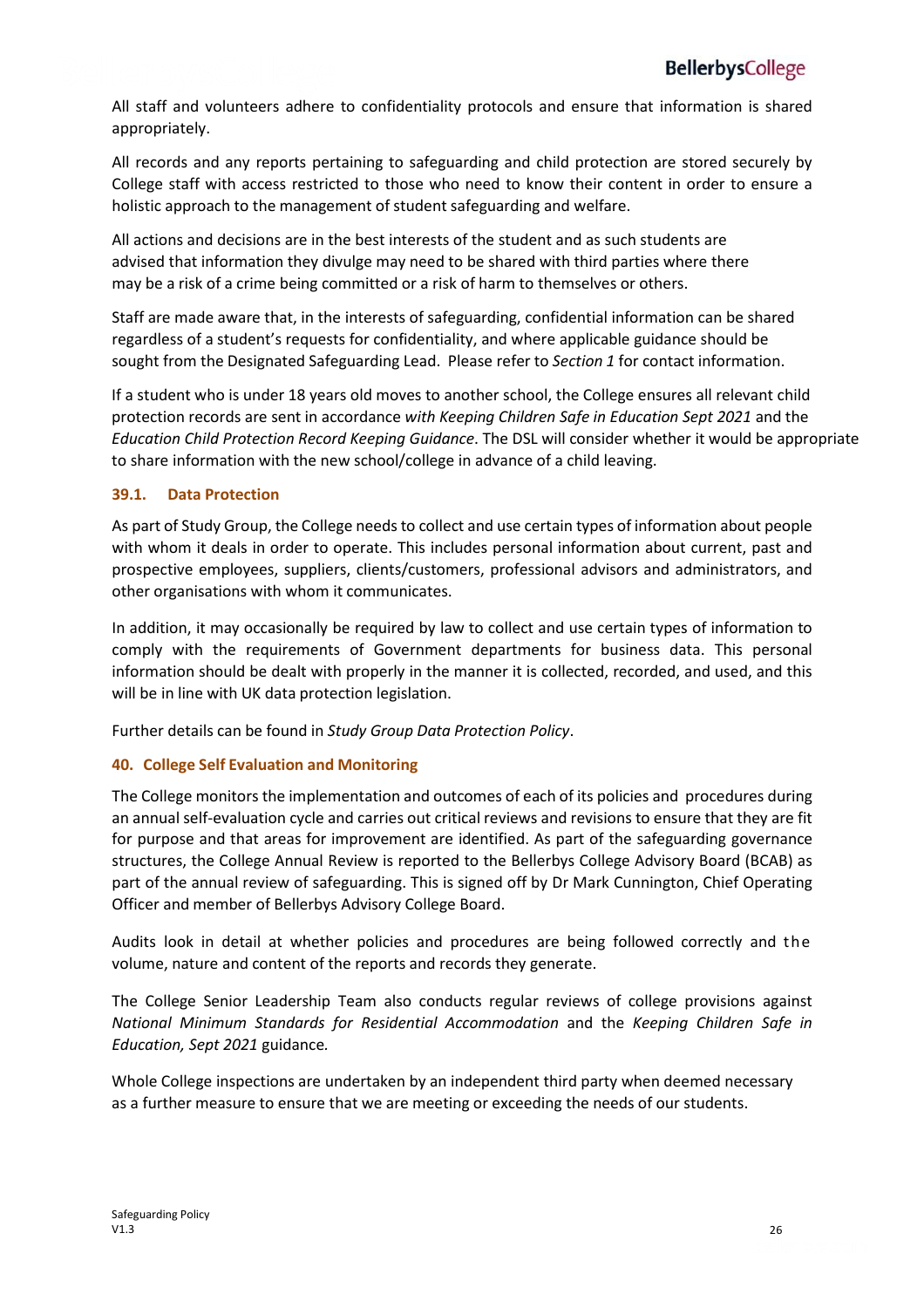### **Appendix 1: Key contact information**

### **Brighton**

| <b>College's Local Authority</b><br>Designated Officers (LADO) | <b>TBC</b>                                                                                                                                                                                                                                     |
|----------------------------------------------------------------|------------------------------------------------------------------------------------------------------------------------------------------------------------------------------------------------------------------------------------------------|
| <b>Email Address</b>                                           | LADOenquiries@brighton-hove.gov.uk                                                                                                                                                                                                             |
| Address                                                        | C/O Whitehawk Community Hub                                                                                                                                                                                                                    |
|                                                                | 179A Whitehawk Road                                                                                                                                                                                                                            |
|                                                                | Brighton BN2 5FL                                                                                                                                                                                                                               |
| Telephone number                                               |                                                                                                                                                                                                                                                |
| Emergency telephone<br>number                                  | 01273290400                                                                                                                                                                                                                                    |
| Other information                                              | Concerns about the welfare of a child can be passed to the<br>appropriate local agency by contacting the Front Door for<br>Families, which is set up to specifically receive referrals about<br>child safeguarding concerns, on 01273290400 or |
|                                                                | FrontDoorForFamilies@brighton-hove.gcsx.gov.uk                                                                                                                                                                                                 |

### **London**

| College's Local Authority<br>Designated Officers (LADO) | Rachel Walker<br>Laura Lumbis<br><b>Sharon Pearson</b>                                                                                                                                                                                                                                                |
|---------------------------------------------------------|-------------------------------------------------------------------------------------------------------------------------------------------------------------------------------------------------------------------------------------------------------------------------------------------------------|
| <b>Email Address</b>                                    | childrens-lado@royalgreenwich.gov.uk                                                                                                                                                                                                                                                                  |
| Address                                                 | First Floor, The Woolwich Centre, 35 Wellington Street,<br>London, SE18 6HQ                                                                                                                                                                                                                           |
| MASH - concerns about the<br>Welfare of a Child         | Concerns about the welfare of a child can be passed to the<br>appropriate local agency by contacting the MASH team, which is<br>set up to specifically receive referrals about child safeguarding<br>concerns, on 0208 921 2267 or www.royalgreenwich.gov.uk The<br>emergency number is 0208 921 3172 |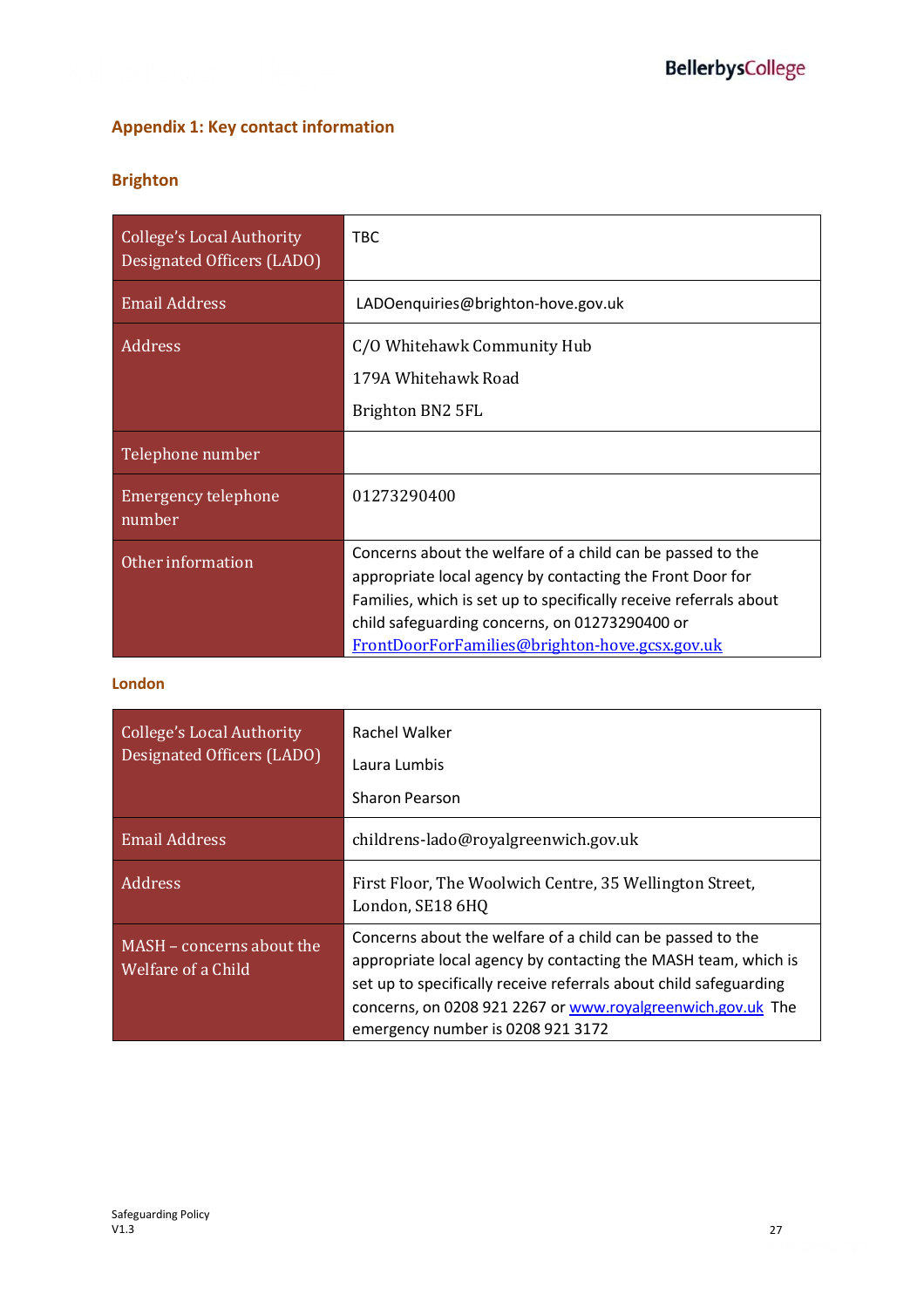### **BellerbysCollege**

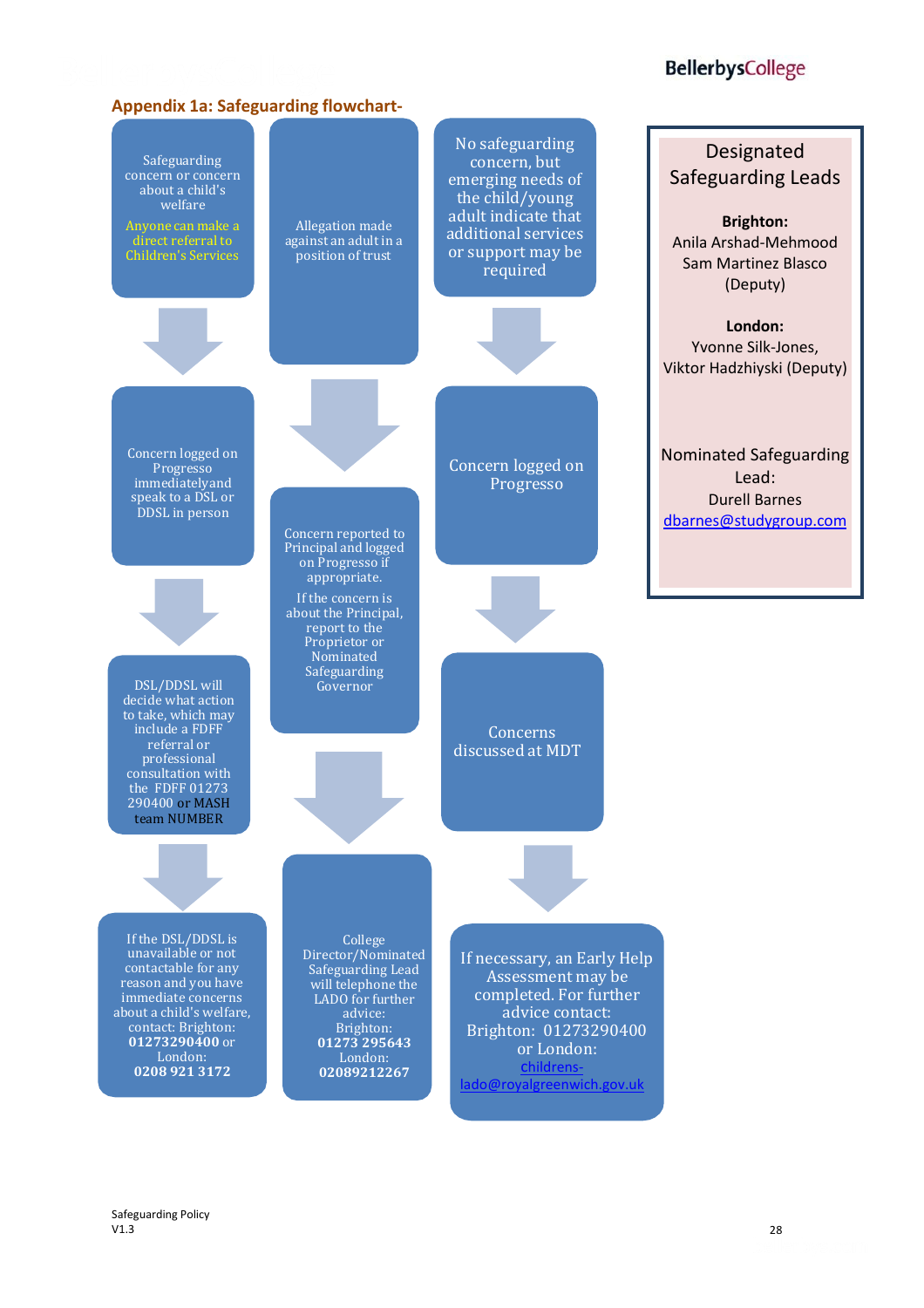#### **Appendix 2: Definitions of Abuse**

The following (taken from *KCSIE, September 2021*) are definitions of the different types of abuse.

#### **Indicators of abuse and neglect**

22. **Abuse**: a form of maltreatment of a child. Somebody may abuse or neglect a child by inflicting harm or by failing to act to prevent harm. Children may be abused in a family or in an institutional or community setting by those known to them or, more rarely, by others. Abuse can take place wholly online, or technology may be used to facilitate offline abuse. Children may be abused by an adult or adults or by another child or children.

23. **Physical abuse**: a form of abuse which may involve hitting, shaking, throwing, poisoning, burning, or scalding, drowning, suffocating, or otherwise causing physical harm to a child. Physical harm may also be caused when a parent or carer fabricates the symptoms of, or deliberately induces, illness in a child.

24. **Emotional abuse**: the persistent emotional maltreatment of a child such as to cause severe and adverse effects on the child's emotional development. It may involve conveying to a child that they are worthless or unloved, inadequate, or valued only insofar as they meet the needs of another person. It may include not giving the child opportunities to express their views, deliberately silencing them or 'making fun' of what they say or how they communicate. It may feature age or developmentally inappropriate expectations being imposed on children. These may include interactions that are beyond a child's developmental capability as well as overprotection and limitation of exploration and learning or preventing the child from participating in normal social interaction. It may involve seeing or hearing the ill-treatment of another. It may involve serious bullying (including cyberbullying), causing children frequently to feel frightened or in danger, or the exploitation or corruption of children. Some level of emotional abuse is involved in all types of maltreatment of a child, although it may occur alone.

25. **Sexual abuse**: involves forcing or enticing a child or young person to take part in sexual activities, not necessarily involving a high level of violence, whether or not the child is aware of what is happening. The activities may involve physical contact, including assault by penetration (for example rape or oral sex) or non-penetrative acts such as masturbation, kissing, rubbing, and touching outside of clothing. They may also include non-contact activities, such as involving children in looking at, or in the production of, sexual images, watching sexual activities, encouraging children to behave in sexually inappropriate ways, or grooming a child in preparation for abuse. Sexual abuse can take place online, and technology can be used to facilitate offline abuse. Sexual abuse is not solely perpetrated by adult males. Women can also commit acts of sexual abuse, as can other children. Thesexual abuse of children by other children is a specific safeguarding issue in education (see paragraph 29).

26. **Neglect**: the persistent failure to meet a child's basic physical and/or psychological needs, likely to result in the serious impairment of the child's health or development. Neglect may occur during pregnancy, for example, because of maternal substance abuse. Once a child is born, neglect may involve a parent or carer failing to: provide adequate food, clothing, and shelter (including exclusion from home or abandonment); protect a child from physical and emotional harm or danger; ensure adequate supervision (including the use of inadequate caregivers); or ensure access to appropriate medical care or treatment. It may also include neglect of, or unresponsiveness to, a child's basic emotional needs.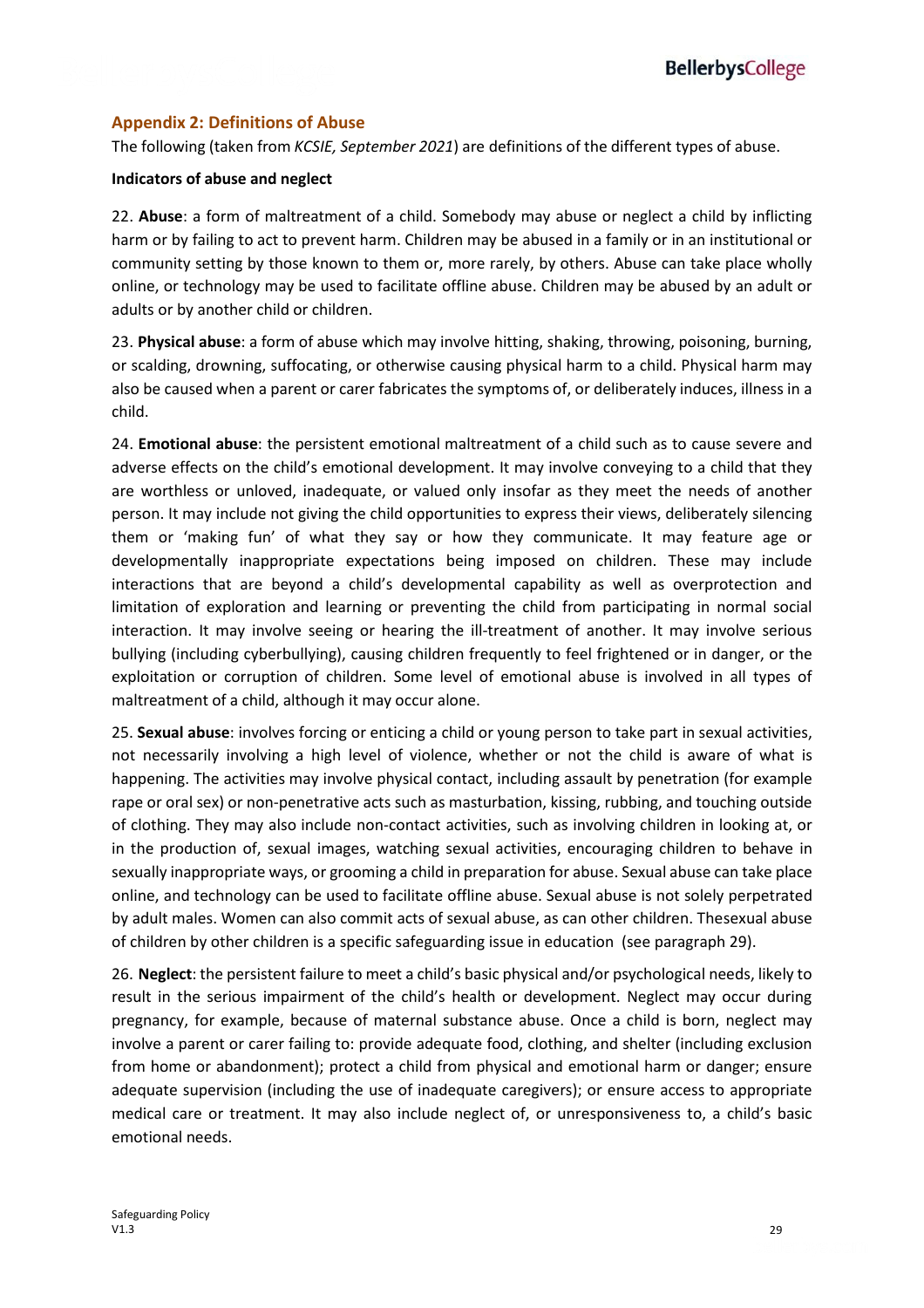### **Appendix 3: Indicators of Abuse and Neglect**

#### Taken from the *NSPCC Child Protection fact sheet KCSIE, September 2021*

The physical signs of abuse may include:

- Unexplained bruising, marks, or injuries on any part of the body
- Multiple bruises in clusters, often on the upper arm, outside of the thigh
- Cigarette burns
- Human bite marks
- Broken bones
- Scalds, with upward splash marks, multiple burns with a clearly demarcated edge

Changes in behaviour that can also indicate physical abuse:

- Fear of parents being approached for an explanation
- Aggressive behaviour or severe temper outbursts
- Flinching when approached or touched
- Reluctance to get changed, for example in hot weather
- **Depression**
- Withdrawn behaviour
- Running away from home

Changes in behaviour which can indicate emotional abuse include:

- Neurotic behaviour e.g., sulking, hair twisting, rocking
- Being unable to play
- Fear of making mistakes
- Sudden speech disorders
- Self-harm
- Fear of parent being approached regarding their behaviour
- Developmental delay in terms of emotional progress

The physical signs of sexual abuse may include:

- Pain or itching in the genital area
- Bruising or bleeding near genital area
- Sexually transmitted disease
- Vaginal discharge or infection
- Stomach pains
- Discomfort when walking or sitting down
- **Pregnancy**

Changes in behaviour which can also indicate sexual abuse include:

- Sudden or unexplained changes in behaviour e.g., becoming aggressive or withdrawn
- Fear of being left with a specific person or group of people
- Having nightmares
- Running away from home
- Sexual knowledge which is beyond their age, or developmental level
- Sexual drawings or language
- **Bedwetting**
- Eating problems such as overeating or anorexia
- Self-harm or mutilation, sometimes leading to suicide attempts
- Saying they have secrets they cannot tell anyone about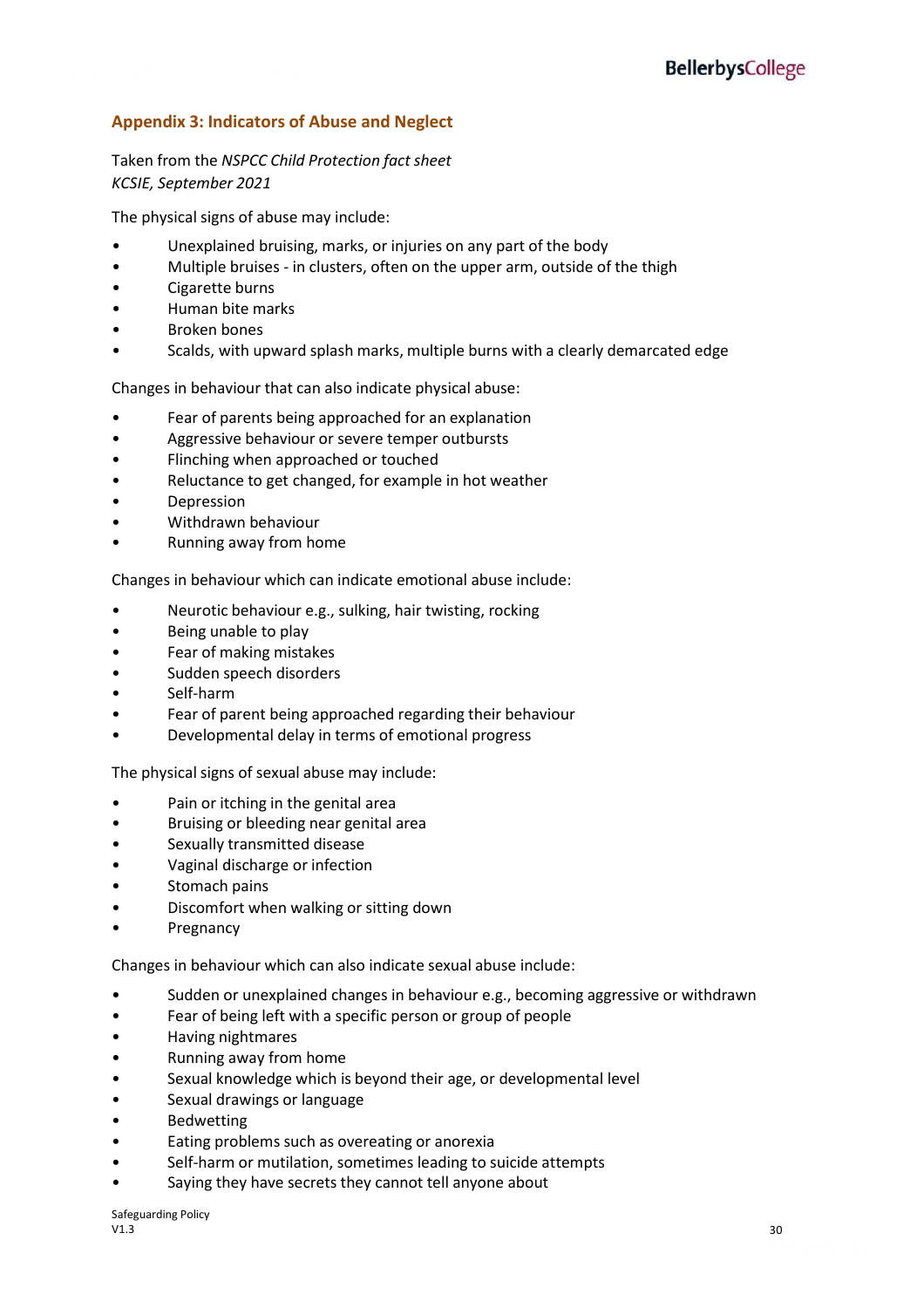- Substance or drug abuse
- Suddenly having unexplained sources of money
- Not allowed to have friends (particularly in adolescence)
- Acting in a sexually explicit way towards adults

The physical signs of neglect may include:

- Constant hunger, sometimes stealing food from other children
- Constantly dirty or 'smelly'
- Loss of weight, or being constantly underweight
- Inappropriate clothing for the conditions.

Changes in behaviour which can also indicate neglect may include:

- Complaining of being tired all the time
- Not requesting medical assistance and/or failing to attend appointments
- having few friends
- Mentioning being left alone or unsupervised.

Further information is available from: [https://www.nspcc.org.uk/preventing-abuse/signs](https://www.nspcc.org.uk/preventing-abuse/signs-symptoms-effects/)[symptoms-effects/](https://www.nspcc.org.uk/preventing-abuse/signs-symptoms-effects/)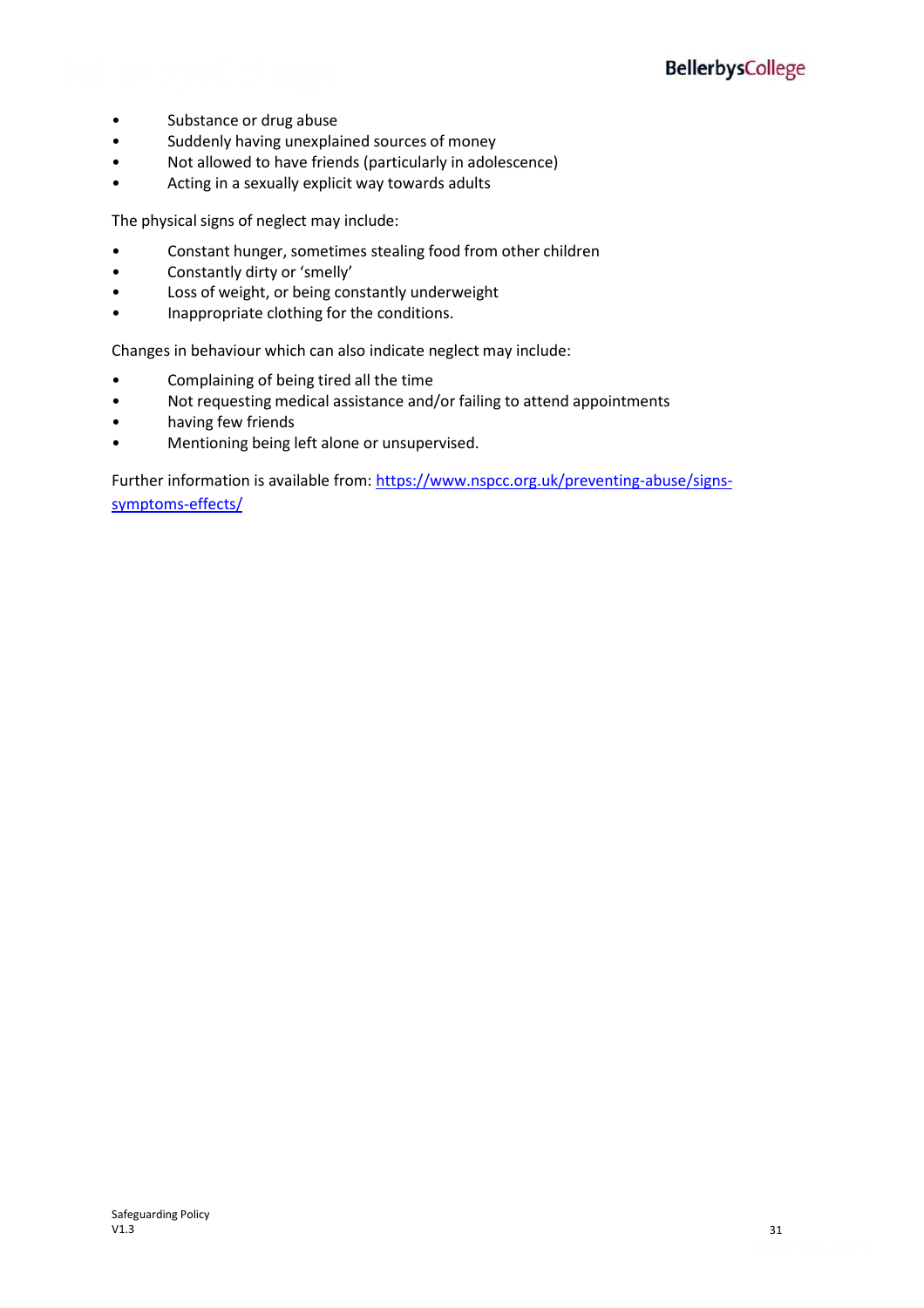### **Appendix 4: Bullying**

Examples of bullying (not exhaustive)

- Physical: pushing, kicking, hitting, pinching or any other use of physical violence
- Verbal: name-calling, being sarcastic, spreading rumours, teasing, humiliating, intimidating,threatening
- Emotional: excluding, tormenting (e.g., hiding books, threatening gestures, being unfriendly)
- Racial: racial taunts, graffiti, gestures
- Sexual: unwanted physical contact, abusive comments, upskirting
- Homophobic: taunting a person on account of their sexual orientation
- Extortion: demanding money or personal belongings with threats
- Written: via text, email, social networks (cyberbullying)
- Digital: pictures, videos

There are many signs that a student is being bullied which can include (not exhaustive):

- Fear or refusal to attend or leave college
- Unexplained deterioration in a student's work
- Becoming withdrawn
- Loss of self-confidence and heightened anxiety
- Frequent mood swings
- Aggressive or disruptive behaviour
- Listlessness and lack of enthusiasm or motivation
- Sudden onset of stammering
- Frequent loss of books, possessions, or clothing
- Loss of or stealing money (to pay the bully)
- Refusal to say or fear of saying what is wrong
- Distress crying easily, refusing to eat
- Weight gain or loss
- Visible injuries that are unexplained, unusual, or recurring
- Suffering nightmares
- Self-harming, truancy, and attempted suicide

### **Prevention of bullying**

Examples of anti-bullying initiatives include (not exhaustive):

- Raising staff sensitivity to the signs and outward indications of bullying through stafftraining
- Ensuring that staff are aware that students with special educational needs (SEN) maynot outwardly show signs of bullying
- Observing for changes in student behaviour
- Heightening students' awareness of bullying through induction and PSHEE and Global Community Development
- Stressing the College's values of mutual respect and tolerance to enable students to study and develop in a secure and relaxed environment
- Discussing with students related subjects such as racial tolerance, homophobia, and sexual harassment
- Informing students of what is acceptable and unacceptable behaviour
- Providing forums where students can open talk about bullying
- Incorporating bullying into key Global Community Development activities e.g. Student meetings (assemblies) or tutor sessions;
- Ensuring that students and parents can raise concerns easily
- Introducing an Anti-bullying Code

Safeguarding Policy<br>V1.3